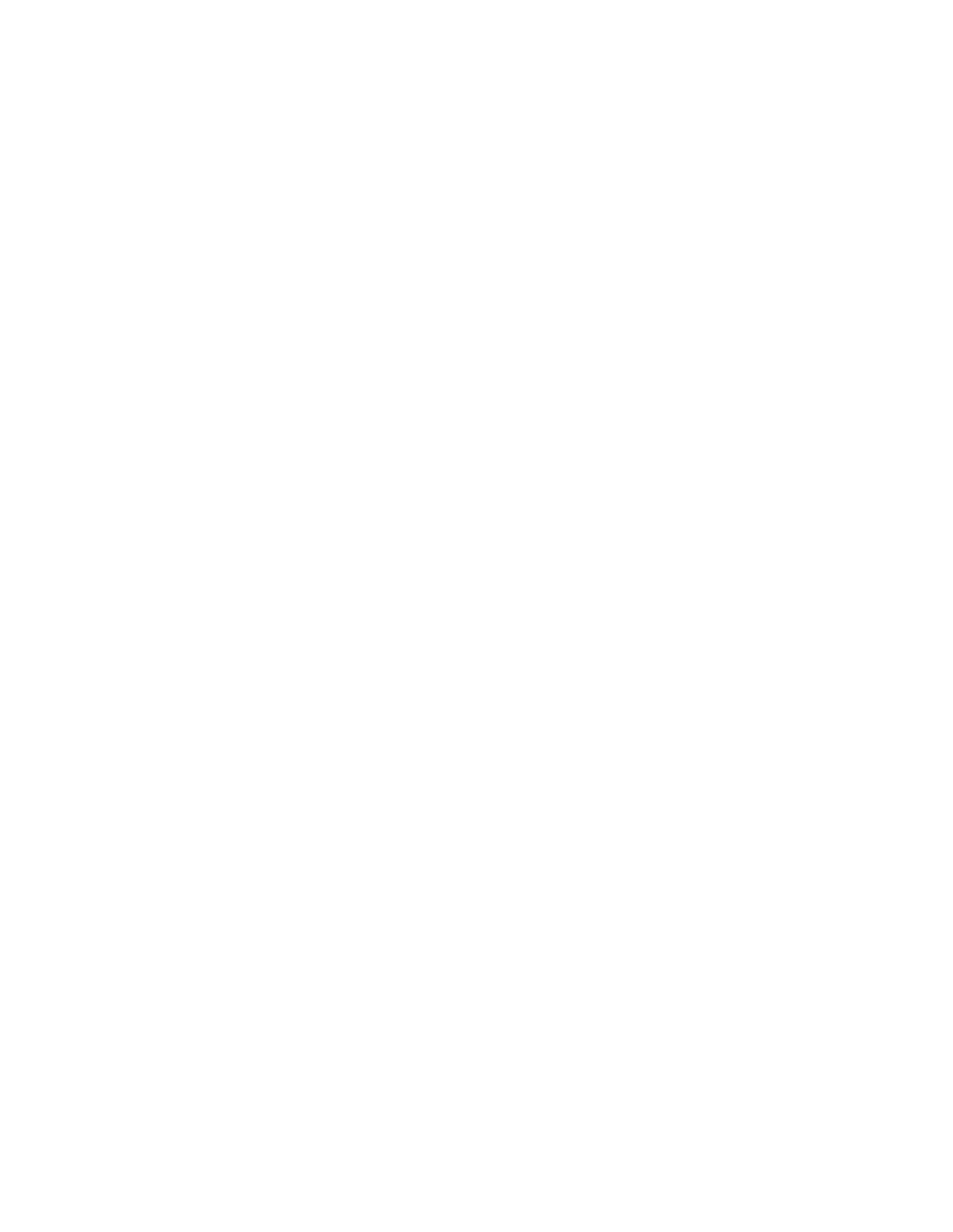# *Question 2*

*If not, are:* 

- *(a) s 32B of the* Financial Management and Accountability Act 1997 *(Cth) (FMA Act);*
- *(b) Part 5AA and Schedule 1AA of the* Financial Management and Accountability Regulations 1997 *(FMA Regulations); and*
- *(c) item 9 of Schedule 1 to the* Financial Framework Legislation Amendment Act (No 3) 2012 *(the Financial Framework Amendment Act);*

*wholly invalid?* 

#### *Answer*

*In their operation with respect to the SUQ Funding Agreement (being the Funding Agreement dated 21 December 2011 between the Commonwealth and Scripture Union Queensland, the third defendant, as varied from time to time up to and including a Fourteenth Variation Deed dated 23 January 2014) and with respect to the payments purportedly made under that Funding Agreement in January 2012, June 2012, January 2013 and February 2014, none of s 32B of the* Financial Management and Accountability Act *1997 (Cth), Pt 5AA and Sched 1AA of the Financial Management and Accountability Regulations 1997 (Cth) or item 9 of Sched 1 to the Financial Framework Legislation Amendment Act (No 3) 2012 (Cth) is a valid law of the Commonwealth.* 

## *Question 3*

*If not, is the SUQ Funding Agreement, as varied by the First to Fourteenth Variation Deeds, authorised by:* 

- *(a) s 32B of the FMA Act; and*
- *(b) Part 5AA of, and item 407.013 of Schedule 1AA to, the FMA Regulations; and*
- *(c) where applicable, Item 9 of Schedule 1 to the Financial Framework Amendment Act?*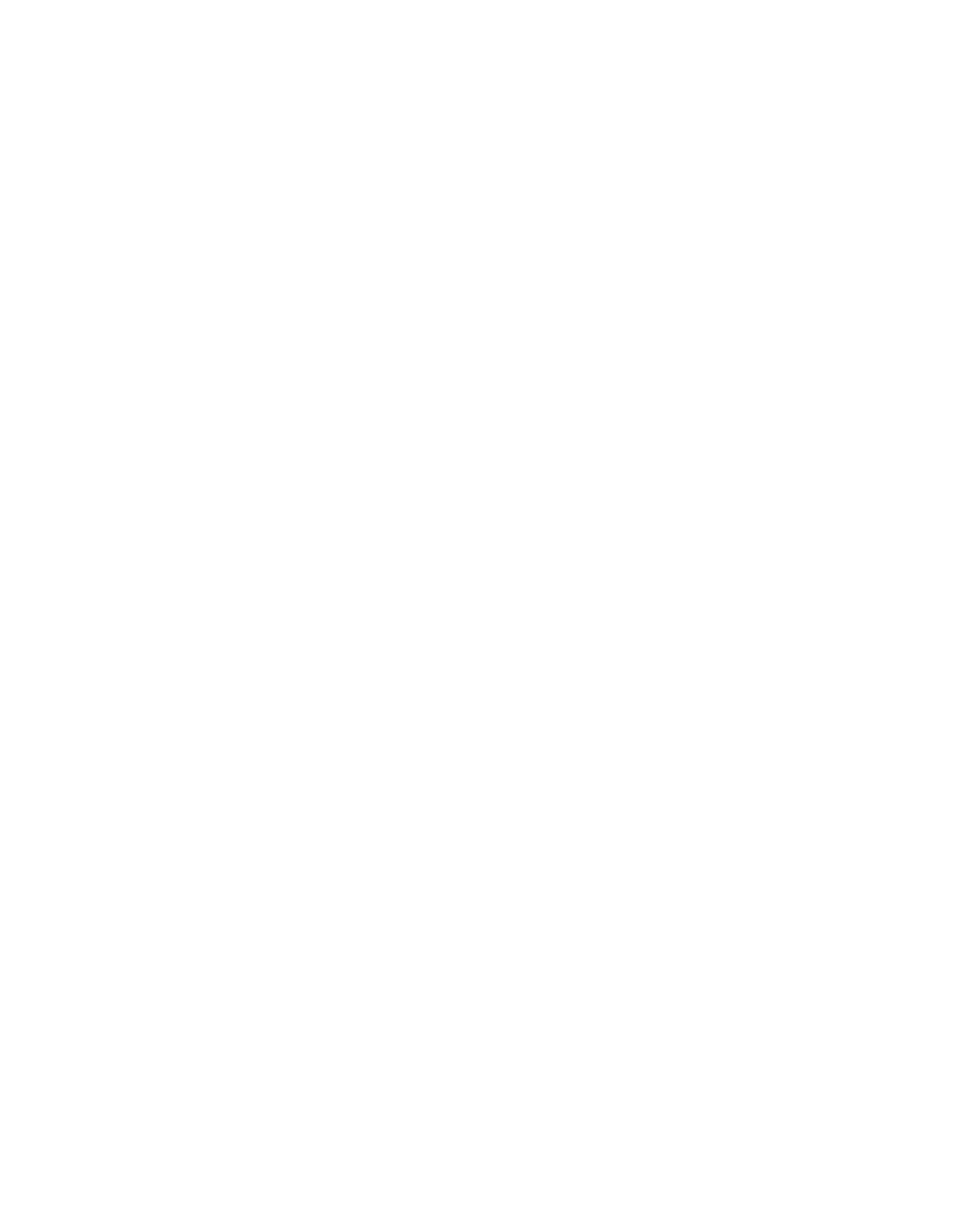## *Answer*

*No.* 

## *Question 4*

*Was the Commonwealth's entry into, and expenditure of monies under, the SUQ Funding Agreement, as varied by the First to Fourteenth Variation Deeds, supported by the executive power of the Commonwealth?* 

## *Answer*

*No.* 

## *Question 5*

*Does the Plaintiff have standing to challenge the making of:* 

- *(a) the January 2012 Payment; and*
- *(b) the June 2012 Payment?*

## *Answer*

*In the circumstances of this case, and to the extent necessary for the determination of this matter, yes.* 

# *Question 6*

*Was the making of the January 2013 Payment and the February 2014 Payment and, to the extent that the answer to question 5 is "Yes", the January 2012 Payment and the June 2012 Payment, unlawful because it was not authorised by statute and was beyond the executive power of the Commonwealth?* 

#### *Answer*

*Yes.* 

## *Question 7*

*What, if any, of the relief sought in the Writ of Summons should the Plaintiff be granted?*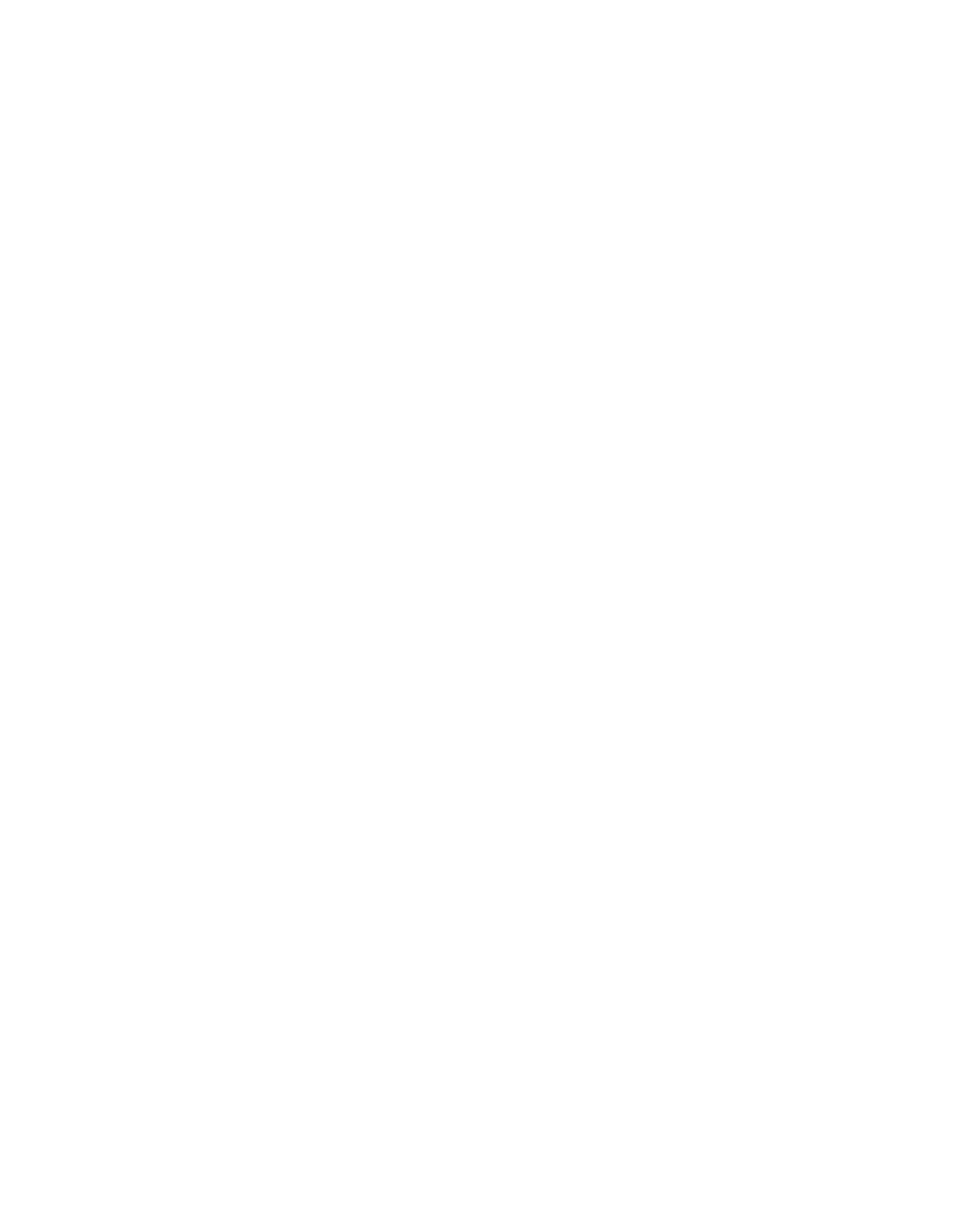#### *Answer*

*The Justice disposing of the proceeding should grant the plaintiff such relief and make such costs orders as appear appropriate in light of the answers given to these questions.* 

#### *Question 8*

*What orders should be made in relation to the costs of this Special Case and of the proceedings generally?* 

#### *Answer*

*The defendants should pay the plaintiff's costs of the special case. The costs of the proceeding are otherwise in the discretion of the single Justice who makes final orders disposing of the proceeding.* 

#### **Representation**

B W Walker SC with G E S Ng for the plaintiff (instructed by Horowitz & Bilinsky)

J T Gleeson SC, Solicitor-General of the Commonwealth and S P Donaghue QC with G M Aitken and N J Owens for the first and second defendants (instructed by Australian Government Solicitor)

D F Jackson QC with J A Thomson SC and E M Heenan for the third defendant (instructed by Norton Rose Fulbright Australia)

#### **Interveners**

M G Sexton SC, Solicitor-General for the State of New South Wales and J K Kirk SC with A M Mitchelmore for the Attorney-General for the State of New South Wales, intervening (instructed by Crown Solicitor (NSW))

G L Sealy SC, Solicitor-General of the State of Tasmania with S K Kay for the Attorney-General of the State of Tasmania, intervening (instructed by Director of Public Prosecutions (Tas))

M G Hinton QC, Solicitor-General for the State of South Australia with C Jacobi and D F O'Leary for the Attorney-General for the State of South Australia, intervening (instructed by Crown Solicitor (SA))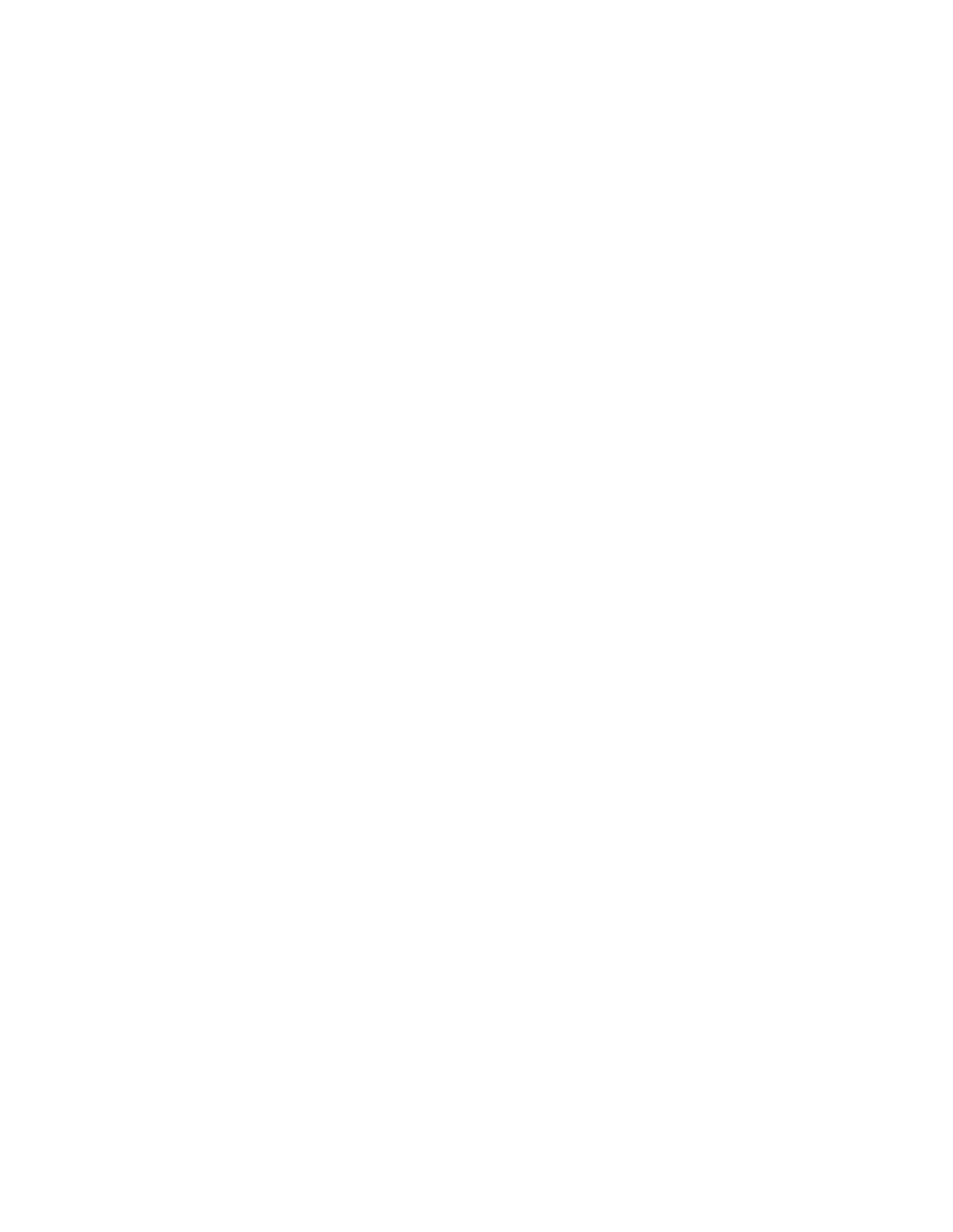S G E McLeish SC, Solicitor-General for the State of Victoria with N M Wood for the Attorney-General for the State of Victoria, intervening (instructed by Victorian Government Solicitor)

G R Donaldson SC, Solicitor-General for the State of Western Australia with F B Seaward for the Attorney-General for the State of Western Australia, intervening (instructed by State Solicitor (WA))

P J Dunning QC, Solicitor-General of the State of Queensland with G J D del Villar for the Attorney-General of the State of Queensland, intervening (instructed by Crown Law (Qld))

> Notice: This copy of the Court's Reasons for Judgment is subject to formal revision prior to publication in the Commonwealth Law Reports.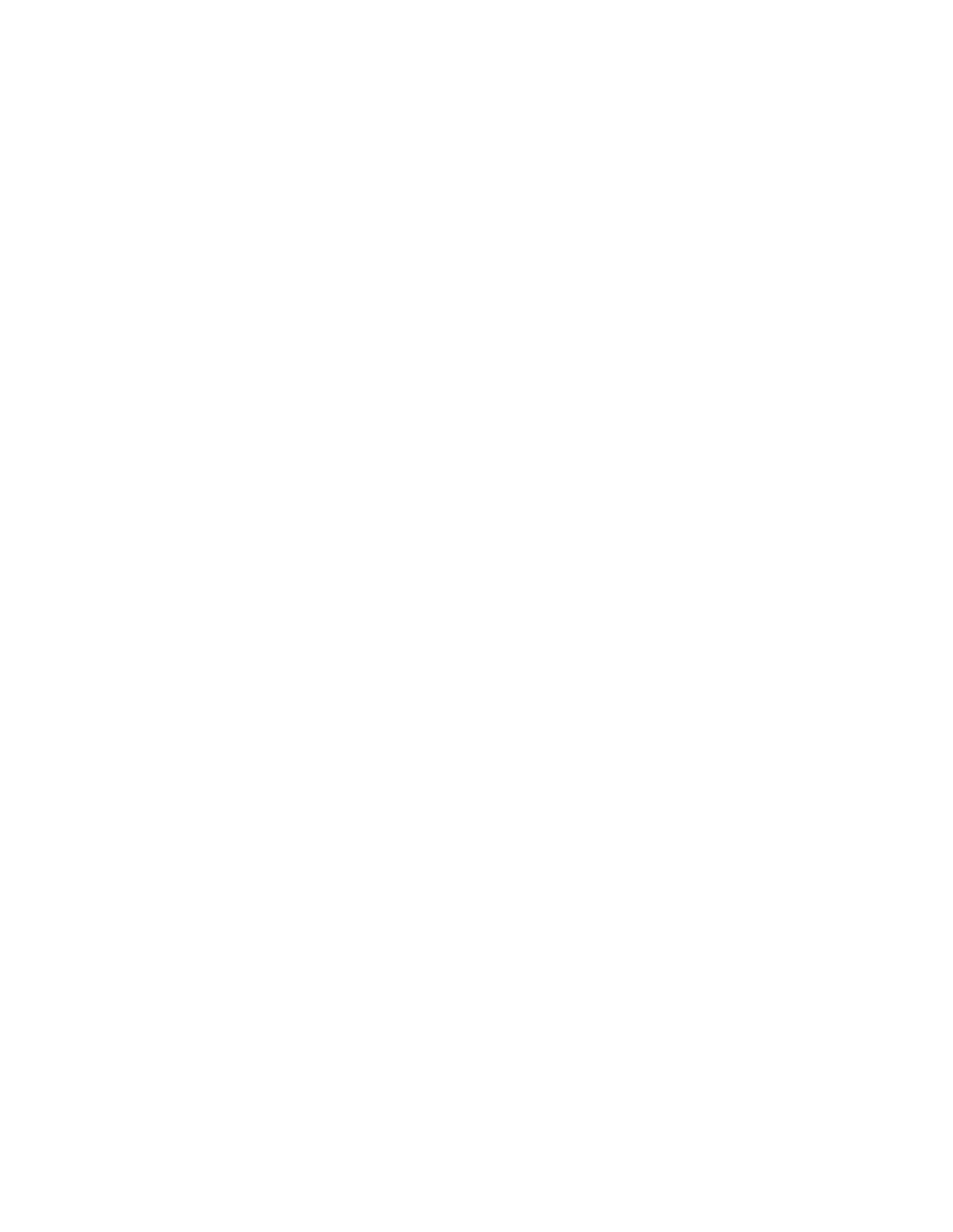# **CATCHWORDS**

Sched 1AA.

## **Williams v Commonwealth of Australia**

Constitutional law (Cth) – Powers of Commonwealth Parliament – Commonwealth entered into funding agreement with private service provider for provision of chaplaincy services at state school – Funding agreement made under National School Chaplaincy and Student Welfare Program – Commonwealth paid money under funding agreement – Section 32B of *Financial Management and Accountability Act* 1997 (Cth) empowered Commonwealth to make, vary or administer arrangements, for purposes of specified programs, under which public money payable by Commonwealth – National School Chaplaincy and Student Welfare Program specified program for purposes of s 32B – Whether s 32B in its relevant operation supported by  $s \frac{51}{xx}$ ,  $(x\chi)$ ,  $(x\chi)$  or  $(x\chi x\chi)$  of Constitution.

Constitutional law (Cth) – Executive power of Commonwealth – Executive power to spend and contract – Whether entry into and expenditure under funding agreement supported by executive power of Commonwealth.

Constitutional law (Cth) – Reopening of previous decisions.

Words and phrases – "appropriation", "benefits to students", "executive power of the Commonwealth".

Constitution, ss  $51(xx)$ ,  $51(xxiiiA)$ ,  $51(xxix)$ , 61. *Acts Interpretation Act* 1901 (Cth), s 15A. *Financial Framework Legislation Amendment Act (No 3)* 2012 (Cth), Sched 1, item 9. *Financial Management and Accountability Act* 1997 (Cth), s 32B. Financial Management and Accountability Regulations 1997 (Cth), Pt 5AA,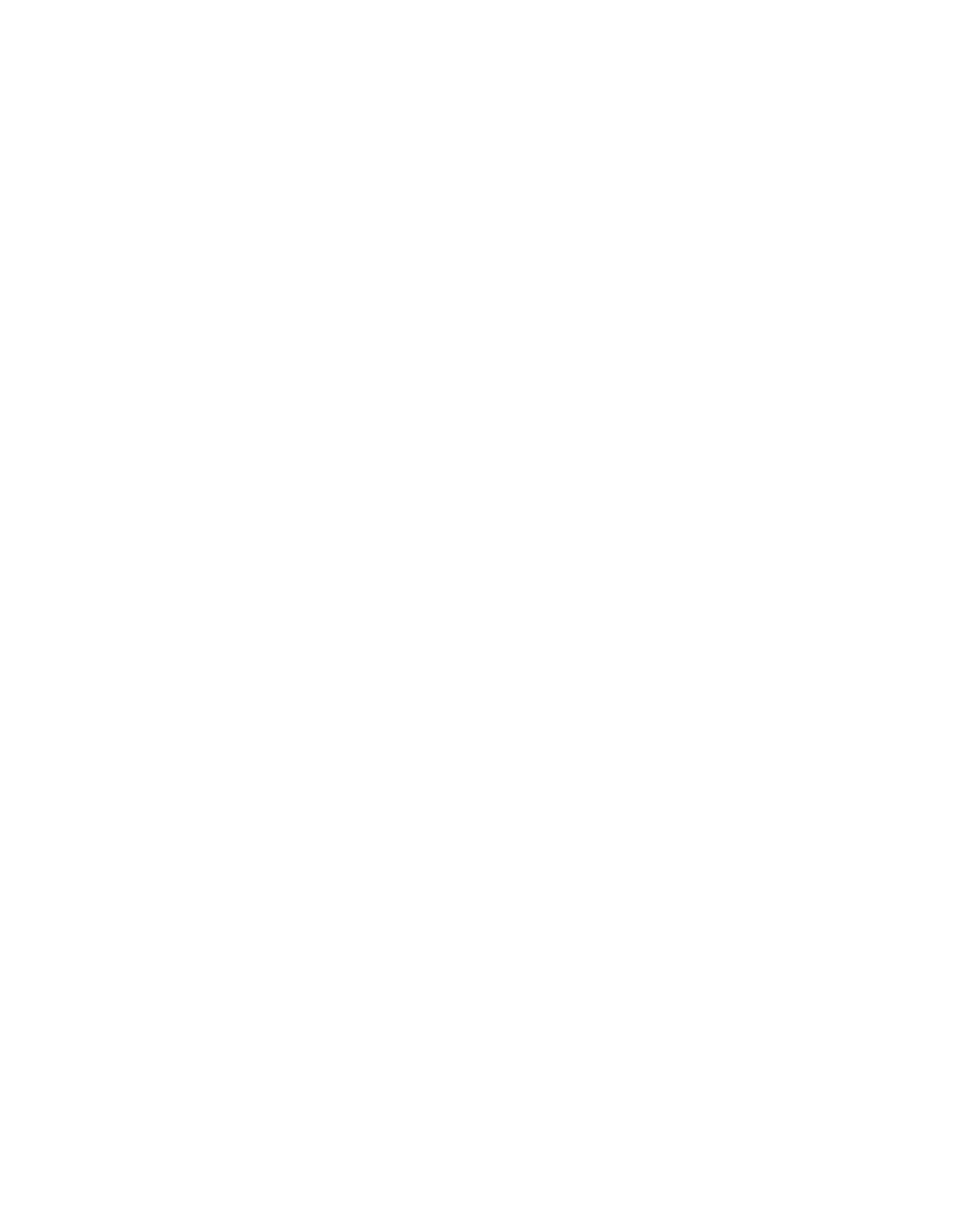- 1 FRENCH CJ, HAYNE, KIEFEL, BELL AND KEANE JJ. In 2012, this Court held<sup>1</sup> that an agreement the Commonwealth had made to pay money for provision of chaplaincy services in schools, and the payments the Commonwealth had made under that agreement, were not supported by the executive power of the Commonwealth under s 61 of the Constitution. Soon after the Court published its decision, the Parliament enacted legislation evidently intended to provide legislative authority to make not only the agreement and payments which had been held to have been invalidly made, but also many other agreements and arrangements for the outlay of public money and the payments made or to be made under those agreements or arrangements.
- 2 Is the remedial legislation valid?

3 These reasons will show that the remedial legislation is not valid in its relevant operation.

## The earlier litigation

- 4 In December 2010, Ronald Williams brought a proceeding in this Court, against the Commonwealth and others, challenging the payment of money by the Commonwealth to Scripture Union Queensland ("SUQ") for SUQ to provide chaplaincy services at the state school Mr Williams' four children attended in Queensland.
- 5 Mr Williams failed<sup>2</sup> in one branch of his argument that the payments were prohibited by s 116 of the Constitution – but succeeded in his claims that the funding agreement made between SUQ and the Commonwealth, and the payments made under that agreement, were not supported by the executive power of the Commonwealth. Accordingly, in June 2012, this Court answered questions stated by the parties to *Williams (No 1)* in the form of a special case by rejecting the claim based on s 116, but otherwise in the sense sought by Mr Williams.

 $\overline{a}$ **1** *Williams v The Commonwealth* (2012) 248 CLR 156; [2012] HCA 23 ("*Williams (No 1)*").

**<sup>2</sup>** *Williams (No 1)* (2012) 248 CLR 156 at 182 [9] per French CJ, 222-223 [107]-[110] per Gummow and Bell JJ, 240 [168] per Hayne J, 333-335 [442]-[448] per Heydon J, 341 [476] per Crennan J, 374 [597] per Kiefel J.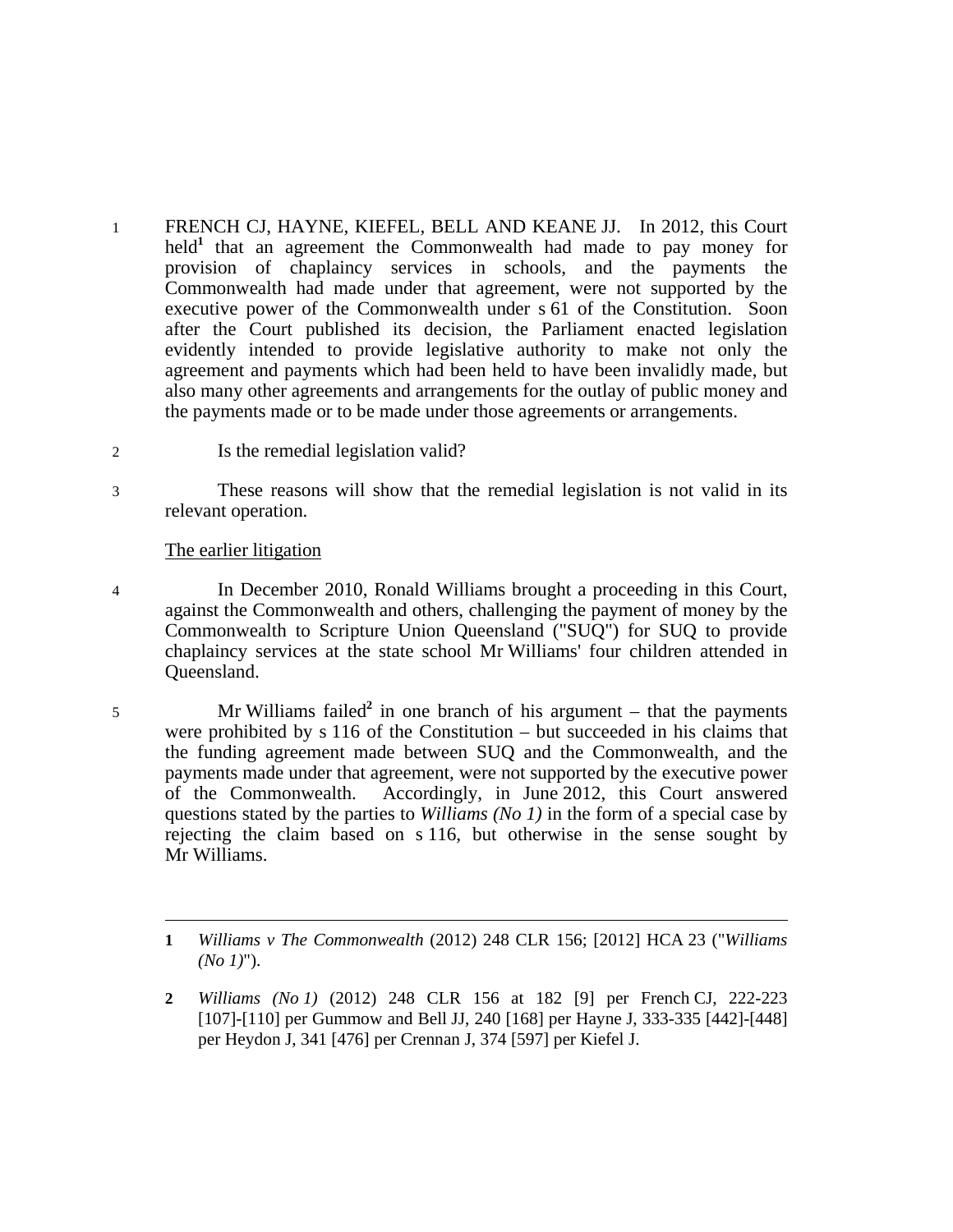6 Within days of the Court ordering that the questions stated in the special case in *Williams (No 1)* should be answered in this way, the Parliament enacted the *Financial Framework Legislation Amendment Act (No 3)* 2012 (Cth) ("the FFLA Act"). The FFLA Act amended the *Financial Management and Accountability Act* 1997 (Cth) ("the FMA Act") and the Financial Management and Accountability Regulations 1997 (Cth) ("the FMA Regulations") in ways evidently intended to provide legislative support not only for the making of agreements and payments of the kind which were in issue in *Williams (No 1)* but also for the making of many other arrangements and grants.

#### This litigation

7 Mr Williams has brought a fresh proceeding in this Court against the Commonwealth, the relevant Minister and SUQ, challenging the validity of certain provisions of the FMA Act and FMA Regulations (inserted by the FFLA Act). He challenges the validity of those provisions both generally, and in their particular operation with respect to the payment of money by the Commonwealth to SUQ, in accordance with a funding agreement made with SUQ, for SUQ to provide chaplaincy services at the state school Mr Williams' four children continue to attend.

8 The funding agreement need not be described in any detail. It has been varied several times, but nothing turns on the details of those variations. Both the agreement and the payments made under it are said to be made under the "National School Chaplaincy and Student Welfare Program". That expression is found in Portfolio Budget Statements in support of the relevant Commonwealth department's**<sup>3</sup>** budget presented to both Houses of the Parliament in connection with the Bills for what would later become the relevant Appropriation Acts. The National School Chaplaincy and Student Welfare Program was one of many administered items<sup>4</sup> the subject of the relevant Appropriation Acts. Section 8 of each of those Appropriation Acts permitted application of the appropriated sum

l

**<sup>3</sup>** The name of the relevant department has been changed several times. It is not necessary to describe those changes.

**<sup>4</sup>** A detailed description of the current form and content of Appropriation Acts, including, in particular, the distinction drawn in those Acts between "administered items" and "departmental items", is given in *Combet v The Commonwealth* (2005) 224 CLR 494 at 564-567 [121]-[133] per Gummow, Hayne, Callinan and Heydon JJ; [2005] HCA 61. It need not be repeated in these reasons.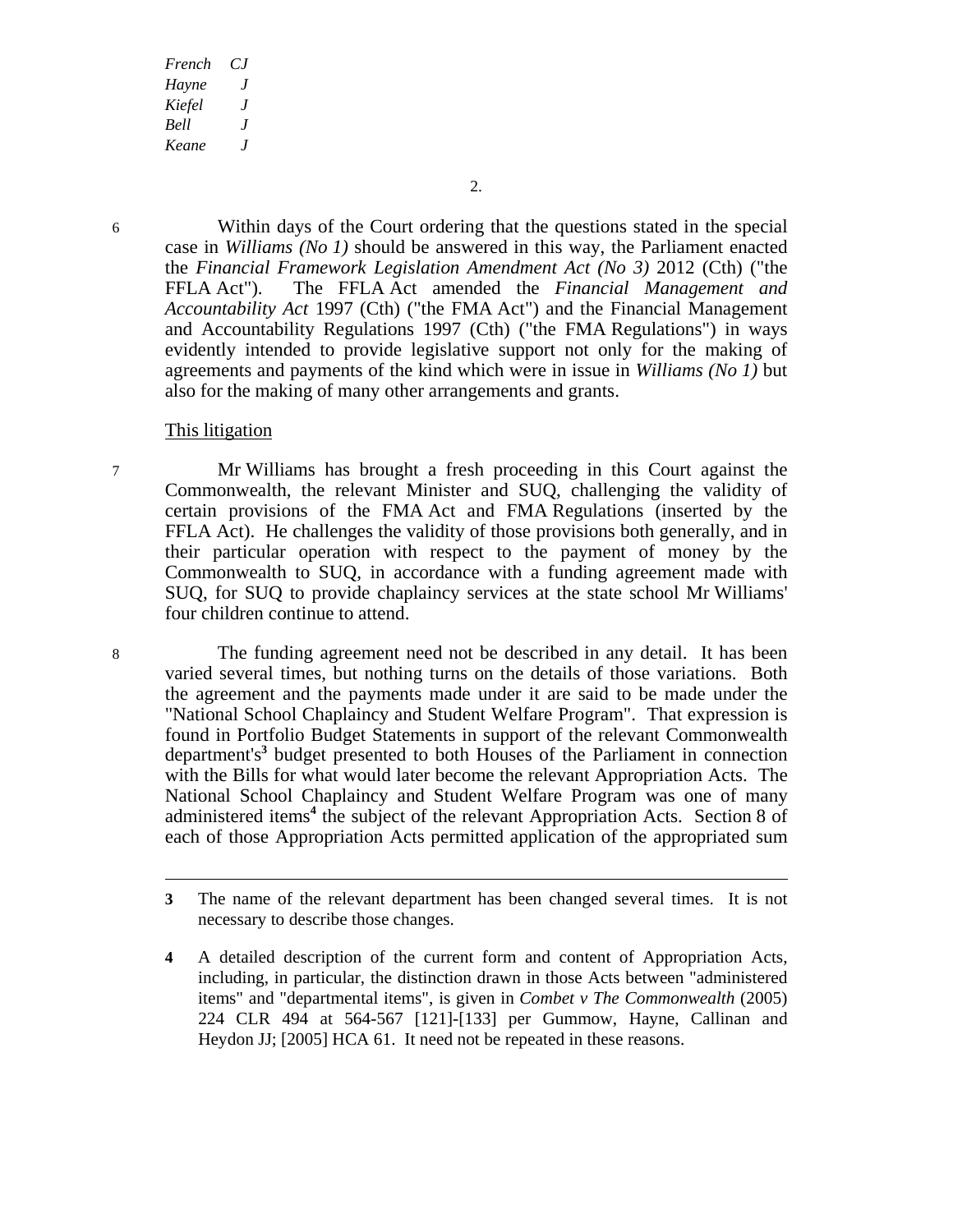"for expenditure for the purpose of contributing to achieving" an outcome for the relevant Commonwealth department.

9 From time to time the relevant Commonwealth department has issued guidelines "setting out requirements for the administration and delivery" of the National School Chaplaincy and Student Welfare Program. Again, it is not necessary to set out any part of these guidelines.

10 For the moment, it is sufficient to refer to so much of the FMA Act and FMA Regulations as bears upon the agreement and payments which Mr Williams challenges in this proceeding as "the impugned provisions".

11 The Commonwealth and the Minister ("the Commonwealth parties"), and SUQ, sought to meet Mr Williams' fresh challenge by defending the validity of the impugned provisions, in their relevant operation, as laws with respect to the provision of benefits to students, within s 51(xxiiiA) of the Constitution. These reasons will show that the impugned provisions are not laws of that character.

12 SUQ further submitted that, because published guidelines for the National School Chaplaincy and Student Welfare Program provide that a "Funding Recipient" is "[a] legal entity (an organisation incorporated under Commonwealth or state legislation)", and because funding agreements require the provision of services for reward, the impugned provisions, in their relevant operation, are laws with respect to trading or financial corporations within  $s$  51(xx) of the Constitution. Again, these reasons will show that the impugned provisions are not laws of that character. In their relevant operation, the impugned provisions are not valid laws of the Commonwealth.

13 In addition to submitting that the impugned provisions are laws supported by s 51(xxiiiA), the Commonwealth parties sought to advance several arguments which, if accepted, would support the making of the agreement and payments regardless of whether the impugned provisions, in their relevant operation, are laws supported by s 51(xxiiiA). Mr Williams submitted that the Commonwealth parties are precluded from advancing, or should not be permitted to advance, these arguments. As these reasons will later show, some of the arguments have been advanced by the Commonwealth more than once in litigation in this Court. Some were advanced in *Williams (No 1)*. They are arguments which have not hitherto been accepted by the Court. Their repetition does not demonstrate their validity. They are arguments which should not now be accepted. It is not necessary to decide whether, or to what extent, the Commonwealth or the Minister may, or should be permitted to, advance these additional arguments.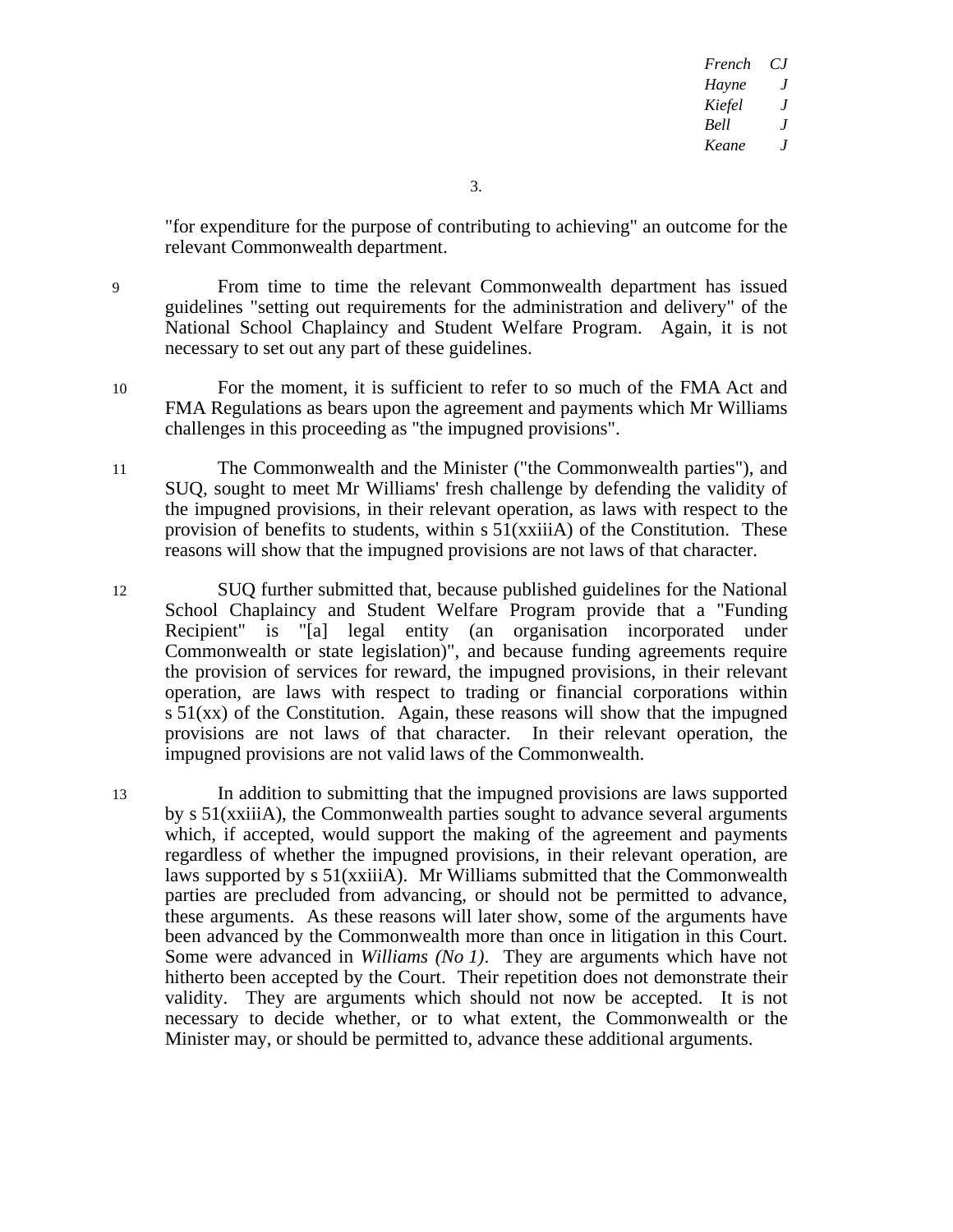4.

14 As in *Williams (No 1)*, the parties have agreed to state questions in the form of a special case for the opinion of the Full Court. Consideration of the questions may usefully begin by identifying the impugned provisions more fully and then referring in more detail to this Court's decisions in *Pape v Federal*  Commissioner of Taxation<sup>5</sup> and *Williams (No 1)*. As will later be explained, the decisions in those cases provide the foundations for the decision in this case. The Commonwealth parties sought to reopen the decision in *Williams (No 1)*. They did not seek to reopen *Pape*.

#### The impugned provisions

15 The FFLA Act inserted a new Division (Div 3B) into Pt 4 of the FMA Act. The new Division (ss 32B-32E) is entitled "Supplementary powers to make commitments to spend public money etc". The central provision of the new Division, s 32B, provides:

- $"(1)$  If:
	- (a) apart from this subsection, the Commonwealth does not have power to make, vary or administer:
		- (i) an arrangement under which public money is, or may become, payable by the Commonwealth; or
		- (ii) a grant of financial assistance to a State or Territory; or
		- (iii) a grant of financial assistance to a person other than a State or Territory; and
	- (b) the arrangement or grant, as the case may be:
		- (i) is specified in the regulations; or
		- (ii) is included in a class of arrangements or grants, as the case may be, specified in the regulations; or
		- (iii) is for the purposes of a program specified in the regulations;
- **5** (2009) 238 CLR 1; [2009] HCA 23.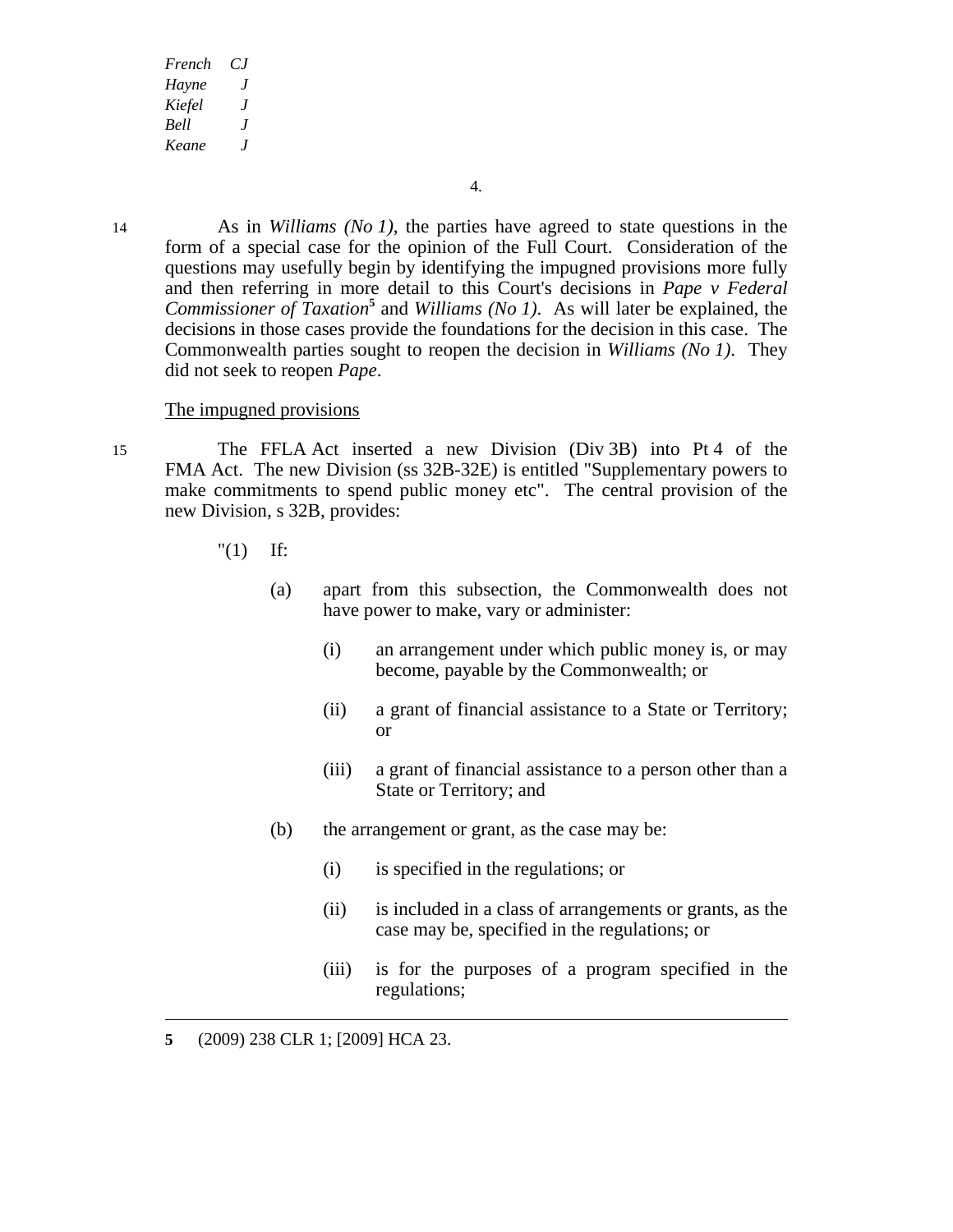the Commonwealth has power to make, vary or administer the arrangement or grant, as the case may be, subject to compliance with this Act, the regulations, Finance Minister's Orders, Special Instructions and any other law.

(2) A power conferred on the Commonwealth by subsection (1) may be exercised on behalf of the Commonwealth by a Minister or a Chief Executive.

Note 1: For delegation by a Minister, see section 32D.

Note 2: For delegation by a Chief Executive, see section 53.

(3) In this section:

#### *administer*:

- (a) in relation to an arrangement—includes give effect to; or
- (b) in relation to a grant—includes make, vary or administer an arrangement that relates to the grant.

*arrangement* includes contract, agreement or deed.

*make*, in relation to an arrangement, includes enter into.

*vary*, in relation to an arrangement or grant, means:

- (a) vary in accordance with the terms or conditions of the arrangement or grant; or
- (b) vary with the consent of the non-Commonwealth party or parties to the arrangement or grant."

16 In addition, the FFLA Act inserted a new Part (Pt 5AA) and a new Schedule (Sched 1AA) into the FMA Regulations. Part 5AA of the FMA Regulations is entitled "Supplementary powers to make commitments to spend public money etc"; Sched 1AA is entitled "Arrangements, grants and programs". Regulation 16(1)(d) of the FMA Regulations (inserted by the FFLA Act) provides that, for s  $32B(1)(b)(iii)$  of the FMA Act, Pt 4 of Sched 1AA specifies "programs". One of the "programs" identified in Pt 4 of Sched 1AA (in item 407.013), under the rubric of the Department of Education, Employment and Workplace Relations, is: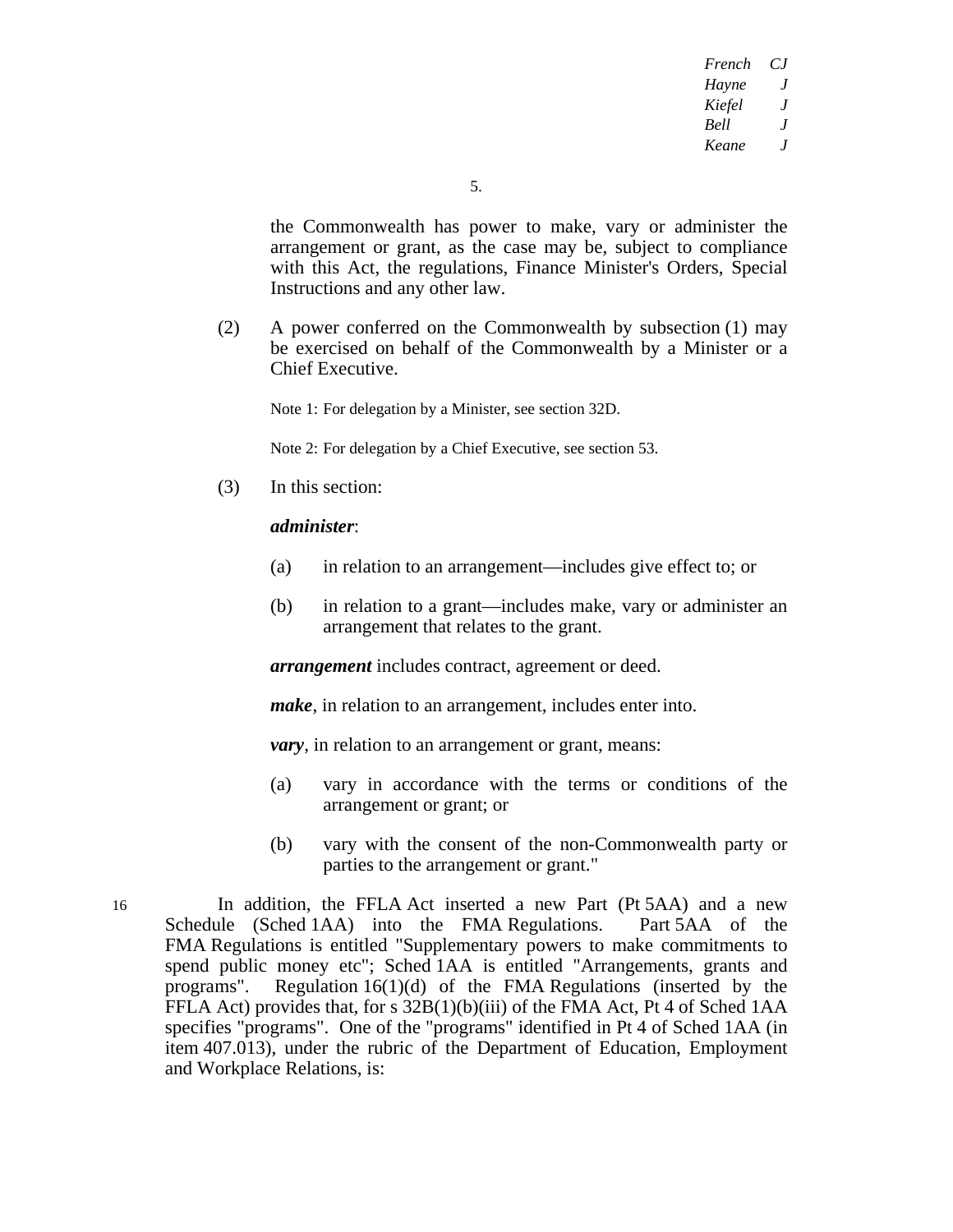6.

"National School Chaplaincy and Student Welfare Program (NSCSWP)

*Objective: To assist school communities to support the wellbeing of their students, including by strengthening values, providing pastoral care and enhancing engagement with the broader community*".

It will be recalled that the Portfolio Budget Statements relating to the relevant Appropriation Acts also referred to the National School Chaplaincy and Student Welfare Program. The description given of the program in the Portfolio Budget Statements was generally similar to the statement of objective set out in item 407.013.

17 The FFLA Act made transitional provisions in respect of what it called "pre-commencement arrangements". Item 9 of Sched 1 to the FFLA Act provided that:

- "(1) This item applies to an arrangement made, or purportedly made, by the Commonwealth before the commencement of this item if:
	- (a) assuming that:
		- (i) section 32B of the *Financial Management and Accountability Act 1997* as amended by this Schedule; and
		- (ii) any regulations made for the purposes of subparagraph  $(1)(b)(i)$ , (ii) or (iii) of that section within the transitional period; and
		- (iii) the amendments made by Schedule 2 to this Act;

had been in force when the arrangement was made or purportedly made, the arrangement would have been authorised by subsection (1) of that section; and

(b) the arrangement was in force, or purportedly in force, immediately before the commencement of this item.

For this purpose, it is immaterial whether the arrangement was the subject of a proceeding instituted in a court or tribunal before the commencement of this item.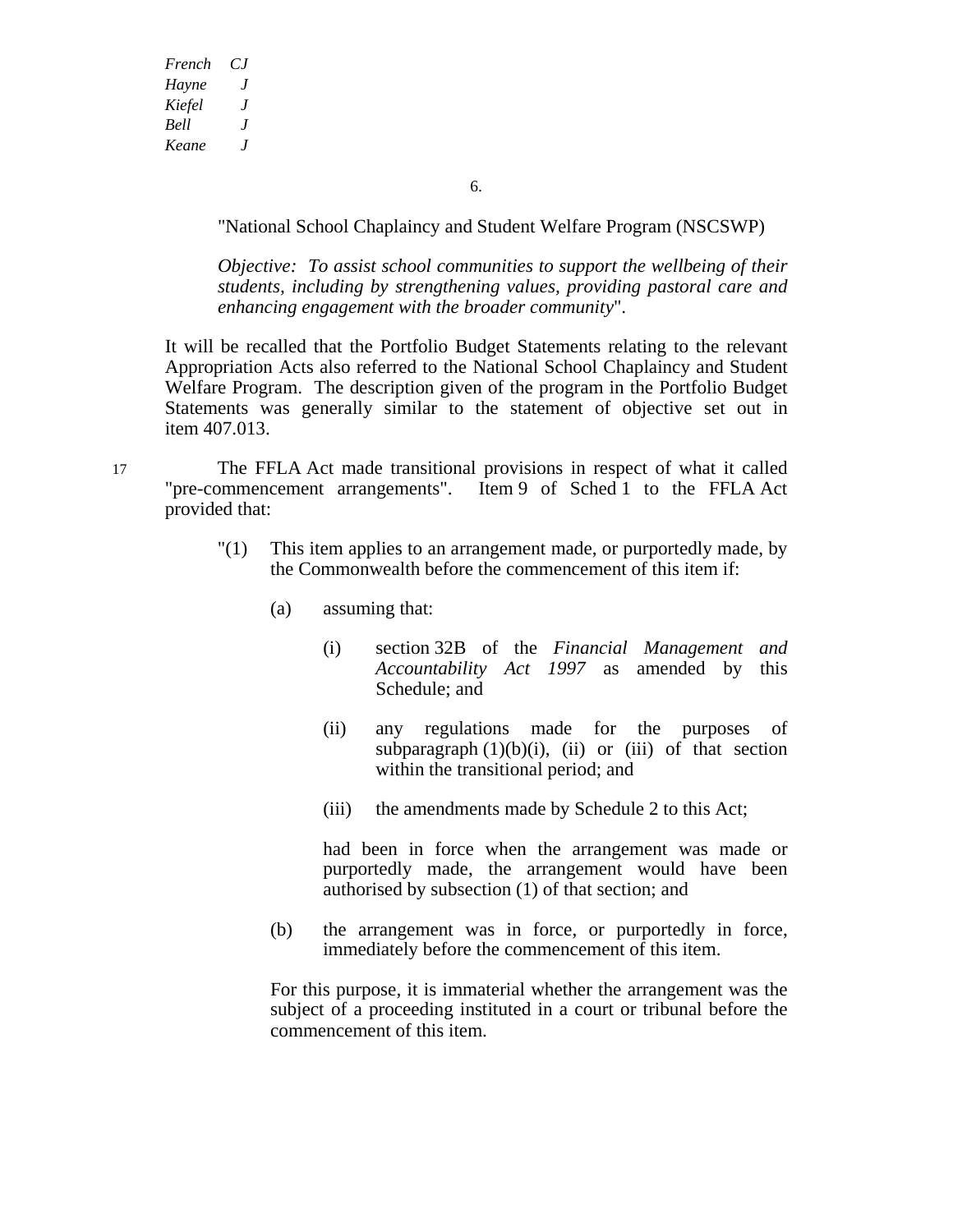- (2) The arrangement has, and is taken to have had, effect, after the commencement of this item, as if it had been made under subsection 32B(1) of the *Financial Management and Accountability Act 1997* as amended by this Schedule.
- (3) In this item:

*arrangement* includes contract, agreement or deed.

*made*, in relation to an arrangement, includes entered into.

*transitional period* means:

- (a) the 60-day period beginning at the commencement of this item; or
- (b) if a longer period is specified in the regulations—that longer period.
- (4) The Governor-General may make regulations for the purposes of paragraph (b) of the definition of *transitional period* in subitem (3)."
- 18 If the impugned provisions are valid in their operation with respect to the National School Chaplaincy and Student Welfare Program, item 9 of Sched 1 to the FFLA Act is evidently intended to make good the deficiency in authority to make the funding agreement and payments which was found in *Williams (No 1)*.
- 19 Consideration of the validity of the impugned provisions must begin from an understanding of what this Court decided in *Pape* and in *Williams (No 1)*.

*Pape* 

20 In *Pape*, all members of the Court concluded<sup>6</sup> that ss 81 and 83 of the Constitution do not confer a substantive spending power. All members of the

**<sup>6</sup>** (2009) 238 CLR 1 at 55 [111] per French CJ, 73 [178], 82-83 [210] per Gummow, Crennan and Bell JJ, 113 [320] per Hayne and Kiefel JJ, 212-213 [606]-[607] per Heydon J.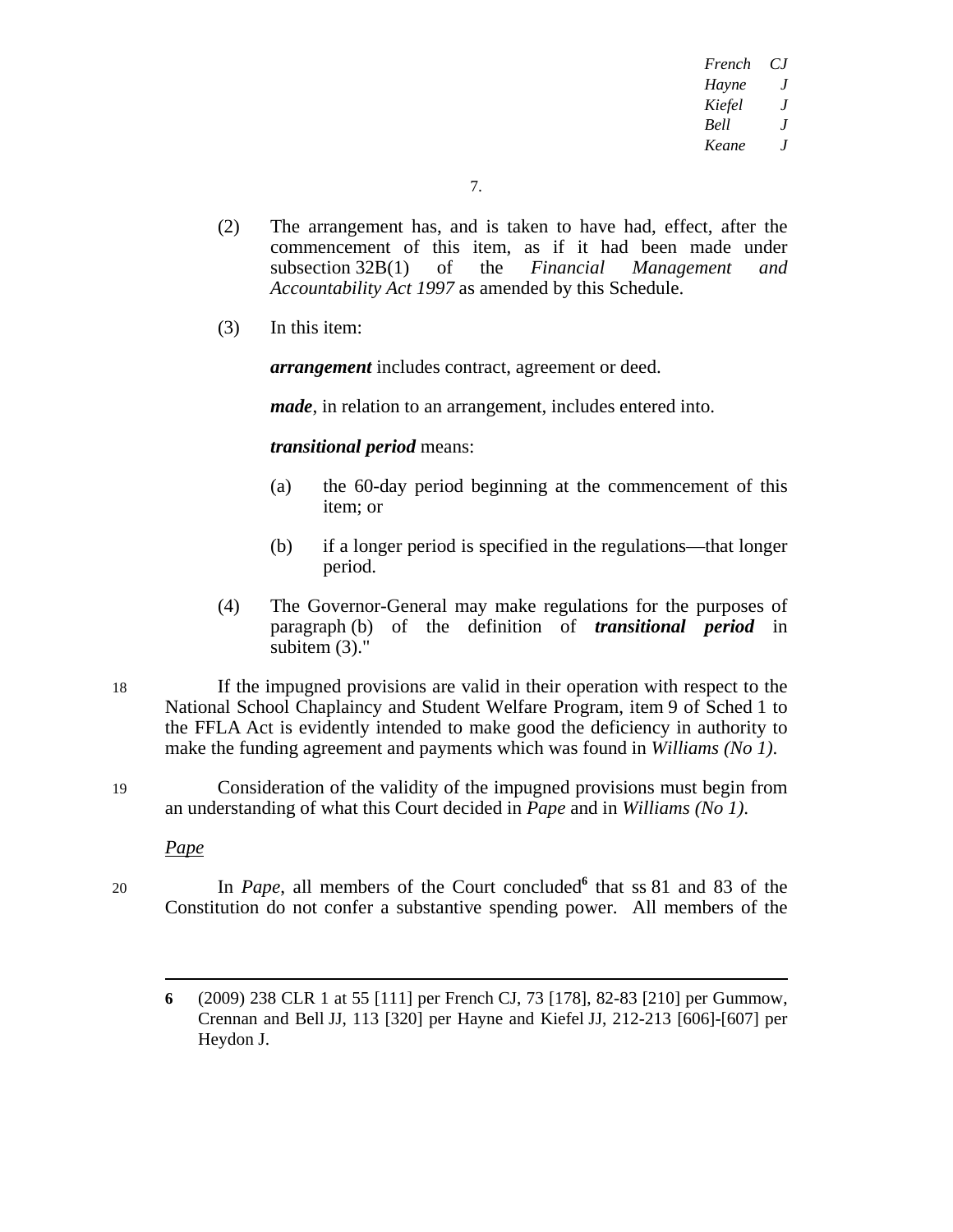8.

Court agreed<sup>7</sup> that the power to spend appropriated moneys must be found elsewhere in the Constitution or in statutes made under it. The majority of the Court held<sup>8</sup> that the determination of the Executive Government that there was a need for an immediate fiscal stimulus to the national economy enlivened legislative power under  $s \frac{51}{x \cdot x}$  to enact the impugned law as a law incidental to that exercise of the executive power. But the division of opinion about this more particular issue should not be permitted to obscure the importance of the conclusions about location of the power to spend. It is those conclusions which underpinned the decision in *Williams (No 1)*.

*Williams (No 1)*

21 The answers which the Court gave to the questions stated in *Williams (No 1)* have already been identified. It is necessary, however, to say something more about the course of argument in *Williams (No 1)* and the decision itself.

- 22 First, the Commonwealth parties in *Williams (No 1)* submitted that s 44(1) of the FMA Act provided legislative authority both for the Commonwealth making the agreement with SUQ to pay SUQ to provide chaplaincy services and for the Commonwealth making the payments provided for by that agreement. The Commonwealth parties in *Williams (No 1)* pointed to no other legislative support for the Commonwealth making the agreement, the several variations to that agreement or the payments for which the agreement provided. Six members of the Court rejected<sup>9</sup> the submission relying on s  $44(1)$ ; the seventh member of the Court, Heydon J, found**<sup>10</sup>** it unnecessary to express any opinion about it.
- 23 Second, the Commonwealth parties in *Williams (No 1)* did not submit that making the funding agreement in issue, or the payments for which it provided, was supported by those aspects of executive power which might be referred to
	- **7** (2009) 238 CLR 1 at 55 [111] per French CJ, 73 [178] per Gummow, Crennan and Bell JJ, 113 [320] per Hayne and Kiefel JJ, 211 [601], 212 [604] per Heydon J.
	- **8** (2009) 238 CLR 1 at 23 [8], 63-64 [133]-[134] per French CJ, 89-92 [232]-[243] per Gummow, Crennan and Bell JJ.
	- **9** (2012) 248 CLR 156 at 210 [71] per French CJ, 222 [103] per Gummow and Bell JJ, 273 [260] per Hayne J, 358-359 [545]-[547] per Crennan J, 374 [596] per Kiefel J.
	- **10** (2012) 248 CLR 156 at 321 [407].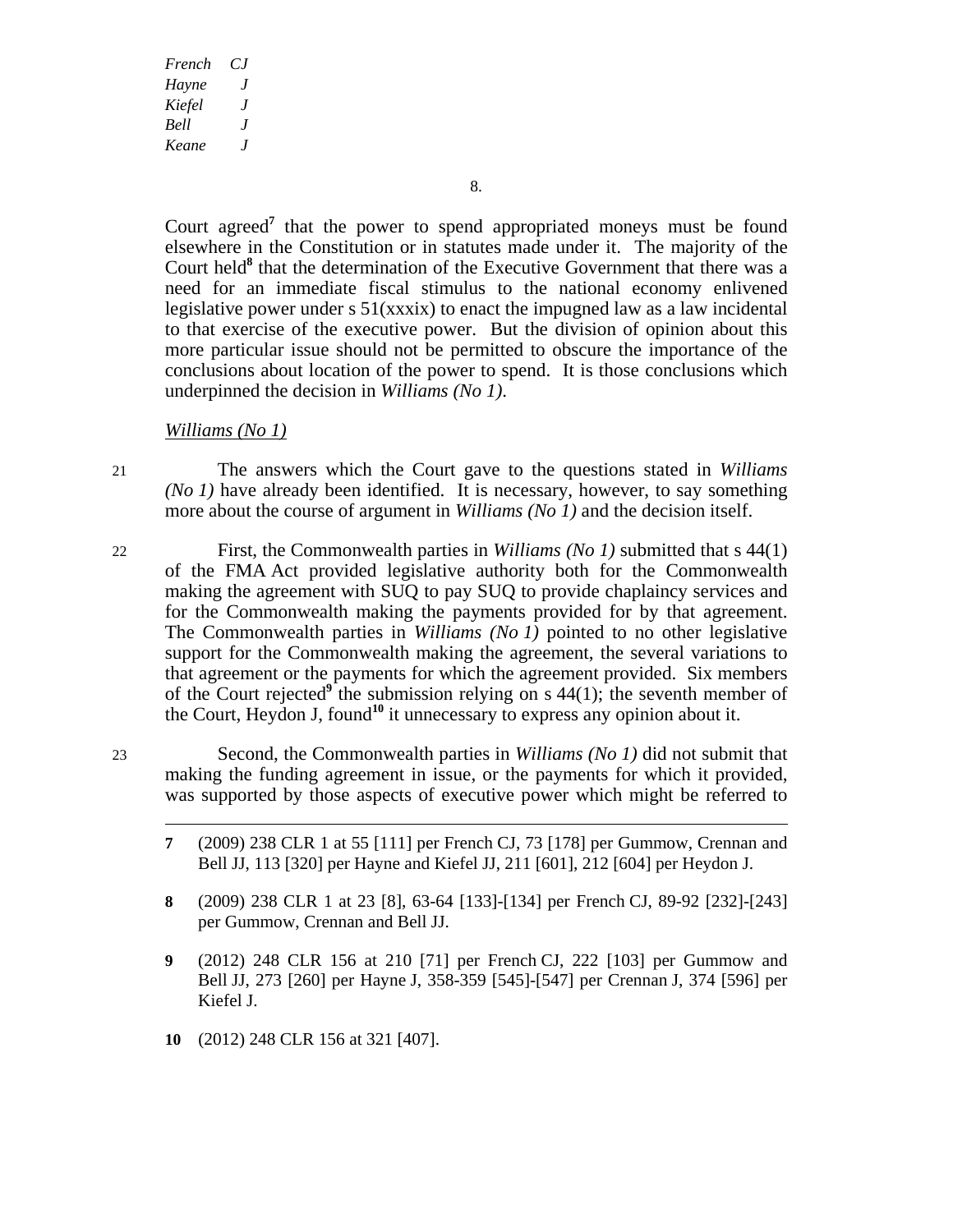loosely as the Executive's power to deal with or respond to a national emergency (considered in *Pape*) or other matters of the kind commonly grouped under the heading "nationhood".

- 24 Third, six members of the Court held**<sup>11</sup>** that the agreement providing for payments to SUQ was invalid, because it was beyond the executive power of the Commonwealth under s 61 of the Constitution, and that the making of the relevant payments by the Commonwealth to SUQ under that agreement was not supported by the executive power of the Commonwealth under s 61. Consistent with what had been held in *Pape*, six members of the Court held that there was no authority in the Constitution or in statutes made under it to spend the moneys appropriated for the purposes of what was then called the National School Chaplaincy Program.
- 25 No doubt, as the Solicitor-General of the Commonwealth pointed out in the course of the argument of this case, differences can be identified in the reasons given in *Williams (No 1)* for the conclusions reached in that case. But of more immediate relevance than the differences in reasoning which can be identified in *Williams (No 1)* are the premises which underpinned the decision. Those premises were established in *Pape*. They are, first, that the appropriation of moneys in accordance with the requirements of ss 81 and 83 of the Constitution does not itself confer a substantive spending power and, second, that the power to spend appropriated moneys must be found elsewhere in the Constitution or in statutes made under it.
- 26 It is convenient to deal at once with the question of Mr Williams' standing.

#### Standing

- 27 Question 5 asks whether Mr Williams has standing to challenge the making of the particular payments to SUQ which he challenges.
- 28 The Commonwealth parties accepted that the question should be resolved in Mr Williams' favour, and SUQ made no submission to the contrary. This being the position of the parties, question 5 should be answered "In the circumstances of this case, and to the extent necessary for the determination of this matter, yes".

**<sup>11</sup>** (2012) 248 CLR 156 at 179-180 [4], 216-217 [83] per French CJ, 233 [138] per Gummow and Bell JJ, 281 [289]-[290] per Hayne J, 359 [548] per Crennan J, 374 [597] per Kiefel J.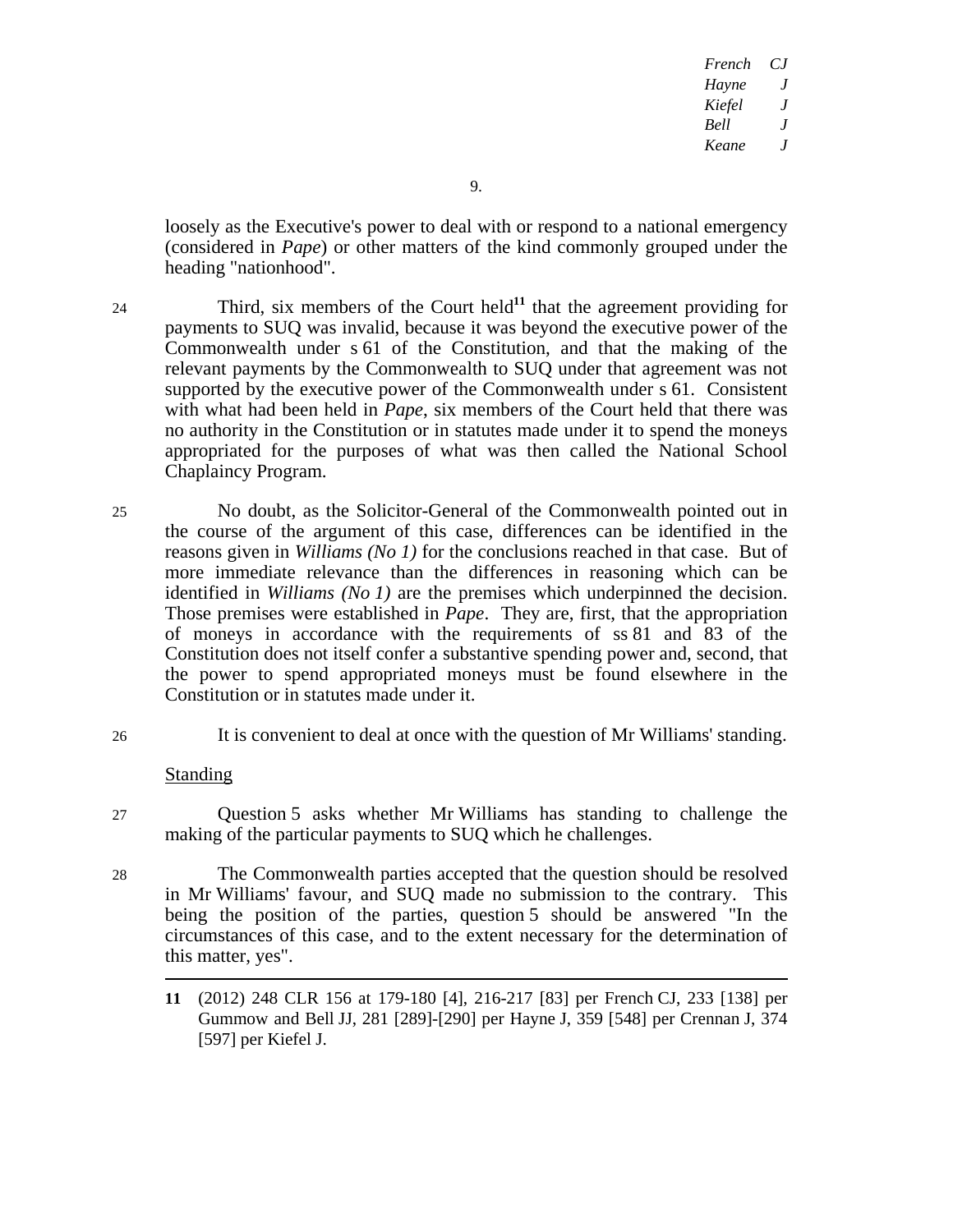10.

29 It is necessary to explain why, despite there being no dispute about the issue, the answer should be qualified in this way. There are two reasons. First, the Commonwealth parties conceded the question of standing "in light of the position taken by the [State Attorneys-General as] interveners" to support Mr Williams' submissions that the impugned payments were not validly made.

- 30 Second, it is not necessary to determine whether, as Mr Williams and some of the interveners submitted, s 32B of the FMA Act is wholly invalid because it constitutes an impermissible delegation of legislative power**<sup>12</sup>**. Because it is not necessary to decide that wider question, it is not necessary to decide whether Mr Williams would have standing to challenge the validity of other arrangements purportedly authorised by s 32B for the payment of money in respect of matters which do not affect him or his children.
- 31 These considerations require that the answer be qualified in the manner indicated.

#### Validity of the impugned provisions

32 Question 2 asks whether s 32B of the FMA Act, Pt 5AA and Sched 1AA of the FMA Regulations and item 9 of Sched 1 to the FFLA Act are wholly invalid. For the reasons which follow, question 2 should be answered:

> "In their operation with respect to the SUQ Funding Agreement (being the Funding Agreement dated 21 December 2011 between the Commonwealth and Scripture Union Queensland, the third defendant, as varied from time to time up to and including a Fourteenth Variation Deed dated 23 January 2014) and with respect to the payments purportedly made under that Funding Agreement in January 2012, June 2012, January 2013 and February 2014, none of s 32B of the *Financial Management and Accountability Act* 1997 (Cth), Pt 5AA and Sched 1AA of the Financial Management and Accountability Regulations 1997 (Cth) or item 9 of Sched 1 to the *Financial Framework Legislation Amendment Act (No 3)*  2012 (Cth) is a valid law of the Commonwealth."

**<sup>12</sup>** cf *Roche v Kronheimer* (1921) 29 CLR 329; [1921] HCA 25; *Victorian Stevedoring and General Contracting Co Pty Ltd and Meakes v Dignan* (1931) 46 CLR 73 at 101 per Dixon J, 119-120 per Evatt J; [1931] HCA 34.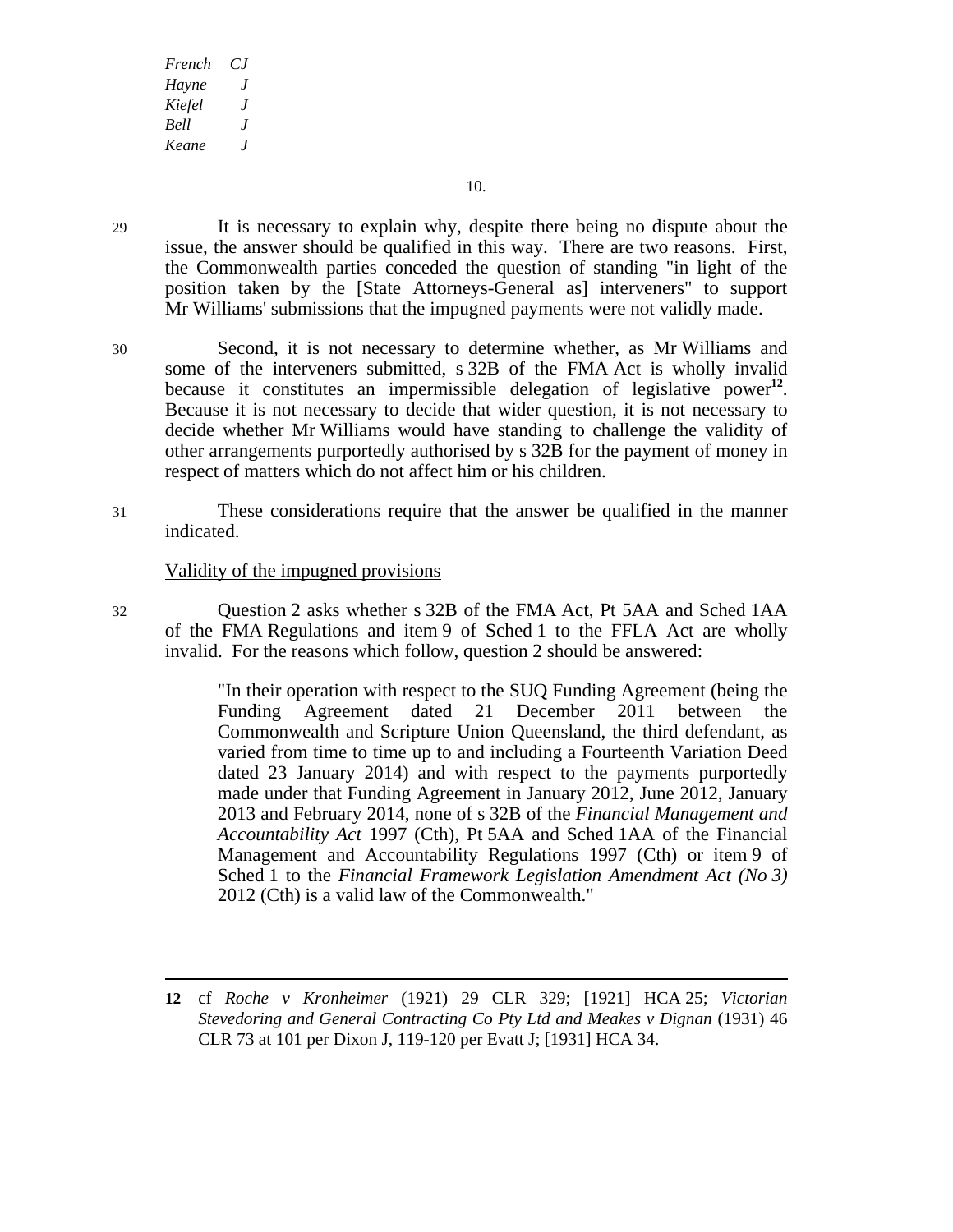33 In order to explain why question 2 should be given an answer limited in the manner indicated, it is necessary to begin from some uncontroversial and obvious principles.

34 The validity of the impugned provisions cannot be determined without understanding their legal operation. And that requires consideration of the proper construction of the provisions, particularly s 32B of the FMA Act.

35 The FMA Act provides for the administration of public money: money in the custody or under the control of the Commonwealth or of a person acting for or on behalf of the Commonwealth**<sup>13</sup>**. Division 3B of Pt 4 of the FMA Act (and s 32B in particular) provides power to make commitments to spend public money. The Parliament's legislative power to enact the FMA Act derives<sup>14</sup> from every head of legislative power which supports the Commonwealth, or a person acting for or on behalf of the Commonwealth, being entitled to have custody or control of money or being entitled to make a payment of public money. Section 32B deals particularly with the power to make a commitment to make one or more payments of public money. And again, the Parliament's legislative power to grant the authority to make a commitment to pay public money is founded in every head of legislative power which supports the making of the payments with which s 32B deals.

36 It may be that, taken literally, s 32B would have a very wide field of actual and potential application. It would be possible, for example, to read s 32B(1) as extending to cases where the Parliament does not have *constitutional* power to authorise the making, varying or administration of arrangements or grants. But ordinary principles of statutory construction require rejection of such a reading of those words. And, more generally, consistent with the requirements of s 15A of the *Acts Interpretation Act* 1901 (Cth)**<sup>15</sup>**, s 32B should be read as providing power to the Commonwealth to make, vary or administer arrangements

- **13** s 5, definition of "public money".
- **14** cf *R v Hughes* (2000) 202 CLR 535 at 555 [40] per Gleeson CJ, Gaudron, McHugh, Gummow, Hayne and Callinan JJ; [2000] HCA 22.
- **15** "Every Act shall be read and construed subject to the Constitution, and so as not to exceed the legislative power of the Commonwealth, to the intent that where any enactment thereof would, but for this section, have been construed as being in excess of that power, it shall nevertheless be a valid enactment to the extent to which it is not in excess of that power."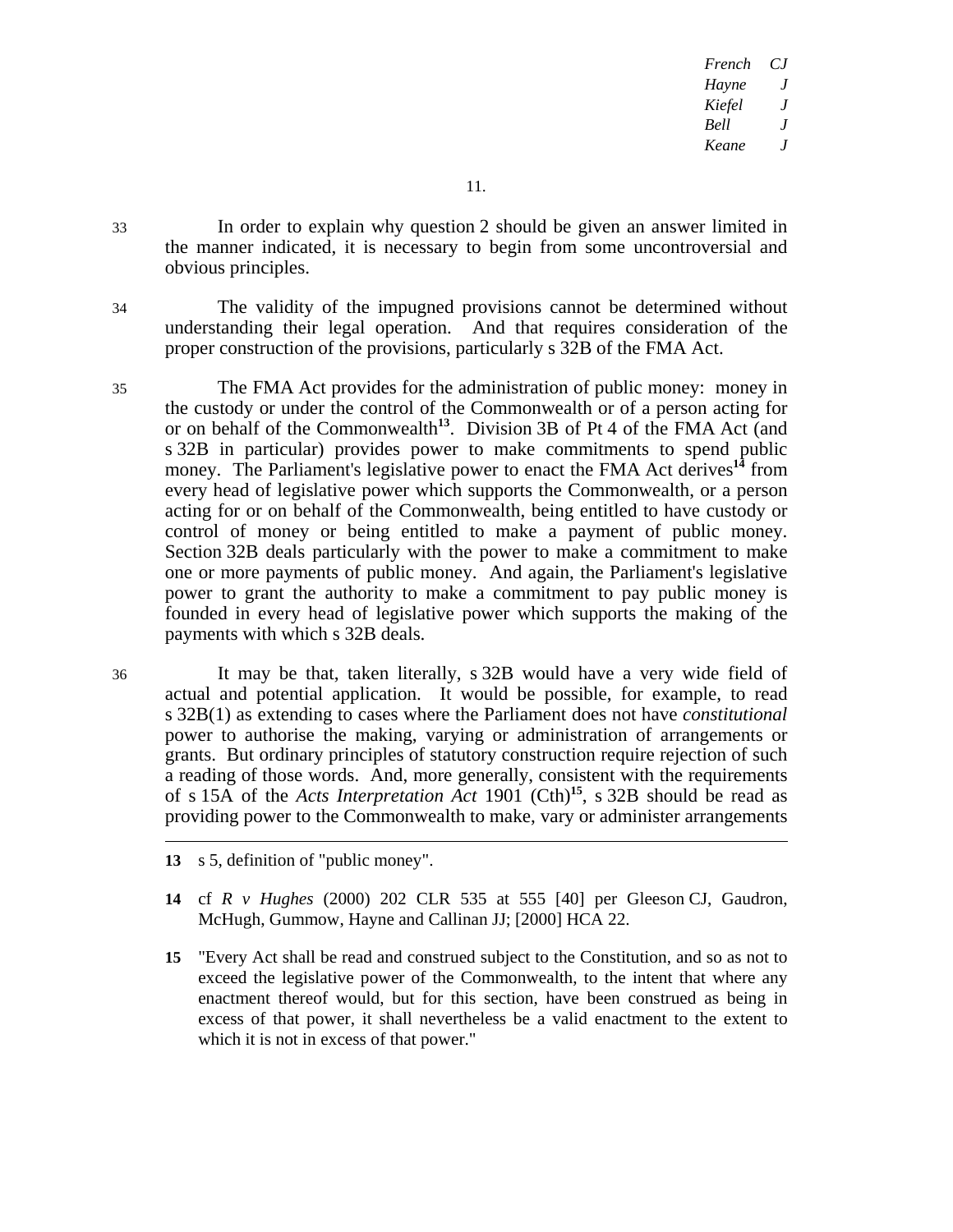or grants only where it is within the power of the Parliament to authorise the making, variation or administration of those arrangements or grants. To read the provision in that way is to read it within constitutional power. To read it as having a wider operation might take the provision beyond either constitutional power or the meaning and operation which its words can fairly bear, or beyond both constitutional power and the fair reading of its text. But if, as Mr Williams' arguments based on *Victorian Stevedoring and General Contracting Co Pty Ltd and Meakes v Dignan***<sup>16</sup>** suggested, s 32B does present some wider questions of construction and validity, they are not questions which are reached in this case and they should not be considered**<sup>17</sup>**. Rather, it is enough to consider whether, in their operation with respect to the agreement about and payments for provision of chaplaincy services, s 32B and the other impugned provisions are supported by a head of legislative power.

37 As already noted, the Commonwealth parties and SUQ each sought to support the impugned provisions, in their relevant operation, as laws with respect to the provision of benefits to students within  $s 51(xxii)$ . It is that issue to which these reasons now turn.

## Benefits to students?

- 38 The impugned provisions seek to authorise the making of agreements about and payments for the provision of services which are to be available to students. The "objective" set out in item 407.013 in Pt 4 of Sched 1AA to the FMA Regulations refers to assisting "school communities to support the wellbeing of their students".
- 39 Some of the argument proceeded on the footing that the services provided under the program would be available not only to students but also to members of the relevant "school community". This aspect of the argument depended upon identifying the content of the relevant program by reference to the guidelines for "administration and delivery" of the program published by the relevant Commonwealth department. The funding agreement made with SUQ required compliance with those guidelines, as varied from time to time.

**16** (1931) 46 CLR 73.

 $\overline{a}$ 

**17** See, for example, *Lambert v Weichelt* (1954) 28 ALJ 282 at 283 per Dixon CJ; *Wurridjal v The Commonwealth* (2009) 237 CLR 309 at 437 [355] per Crennan J; [2009] HCA 2; *ICM Agriculture Pty Ltd v The Commonwealth* (2009) 240 CLR 140 at 199 [141] per Hayne, Kiefel and Bell JJ; [2009] HCA 51.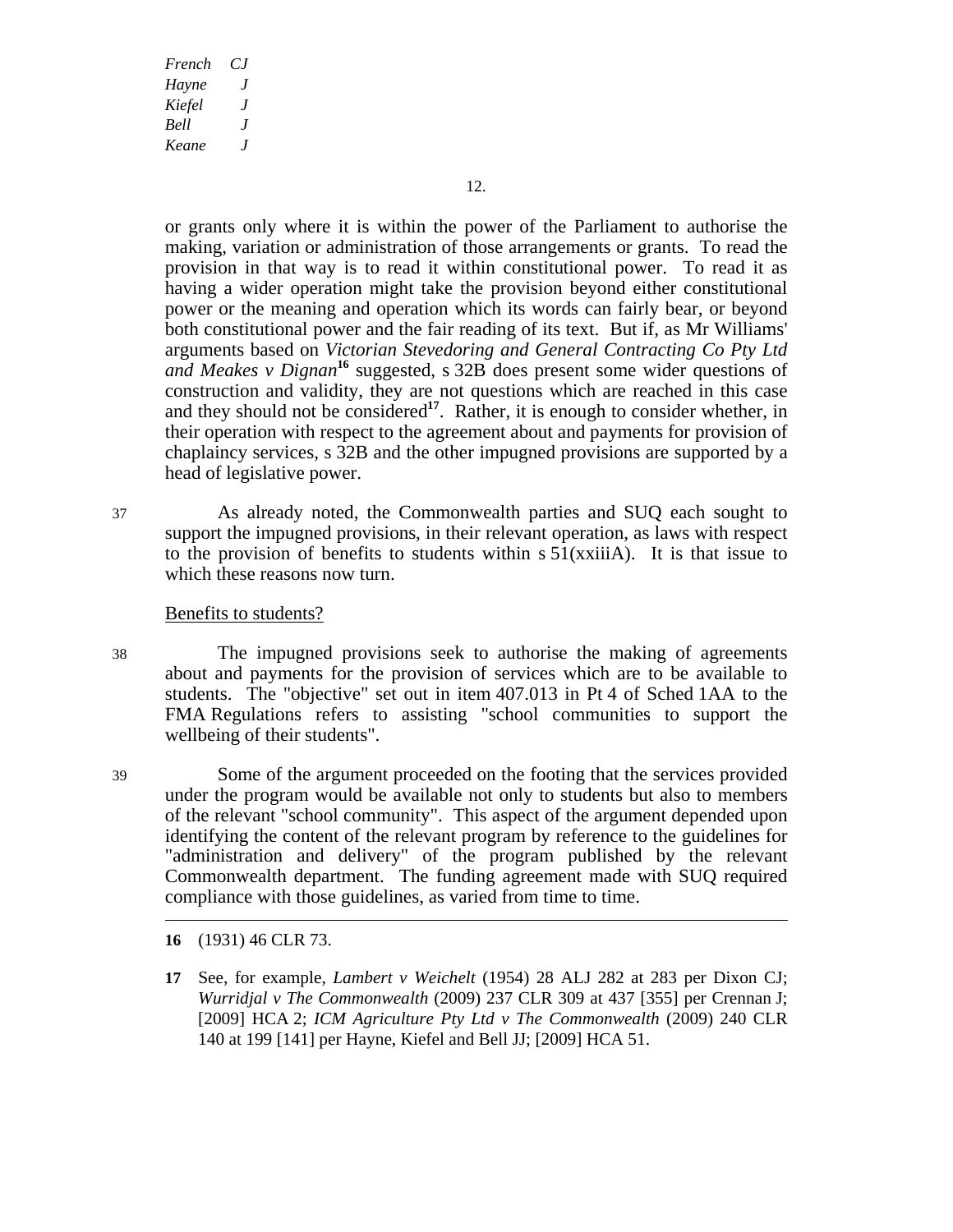40 How and why reference could properly be made to those guidelines in order to identify the content of the program specified in item 407.013 was never satisfactorily explained by any of the parties or interveners. And the Commonwealth parties suggested that reference could be made to the guidelines as varied from time to time.

41 It is by no means obvious that the guidelines, whether as they stood at the time of enactment of the relevant provisions, or as they stood from time to time, are documents which can properly be taken into account in either construing the relevant legislative provisions or determining their validity. It is not necessary, however, to pursue those issues to their conclusion. It is enough to say that, if the program, properly understood, permitted the provision of services not only to students but also to the wider "school community", this broader understanding of its content would appear to point away from characterising the program as providing benefits to students.

42 It is, therefore, not necessary to explore who is or may be a member of a "school community". Rather, it is enough to observe that all students *may* use the chaplaincy services provided at a school. For the purposes of argument, it may be accepted that some students would derive advantage from using the services and, in that sense, *should* do so. But no student and no member of the school community *must* do so. All may; perhaps some should; none must.

43 As has just been noted, it may be assumed that provision of chaplaincy services at a school will help some students. Provision of those services will be of benefit to them. It will be of "benefit" to them in the sense of providing them with an advantage or a good<sup>18</sup>. But the word "benefits", where twice appearing in s 51(xxiiiA), is used**<sup>19</sup>** more precisely than as a general reference to (any and every kind of) advantage or good. The meaning of the word "benefits" accepted by the majority in *British Medical Association v The Commonwealth* ("the *BMA Case*")**<sup>20</sup>** was that expressed by McTiernan J: "material aid given pursuant to a scheme to provide for human wants ... under legislation designed to promote

- **18** cf *The Oxford English Dictionary*, 2nd ed (1989), vol II at 111, "benefit", sense 3a.
- **19** *Williams (No 1)* (2012) 248 CLR 156 at 279-280 [280]-[285], 366-367 [570]-[573]*.* See also *British Medical Association v The Commonwealth* (1949) 79 CLR 201 at 260 per Dixon J; [1949] HCA 44.
- **20** (1949) 79 CLR 201 at 279. See at 246 per Latham CJ, 286-287 per Williams J, 292 per Webb J.

 $\overline{a}$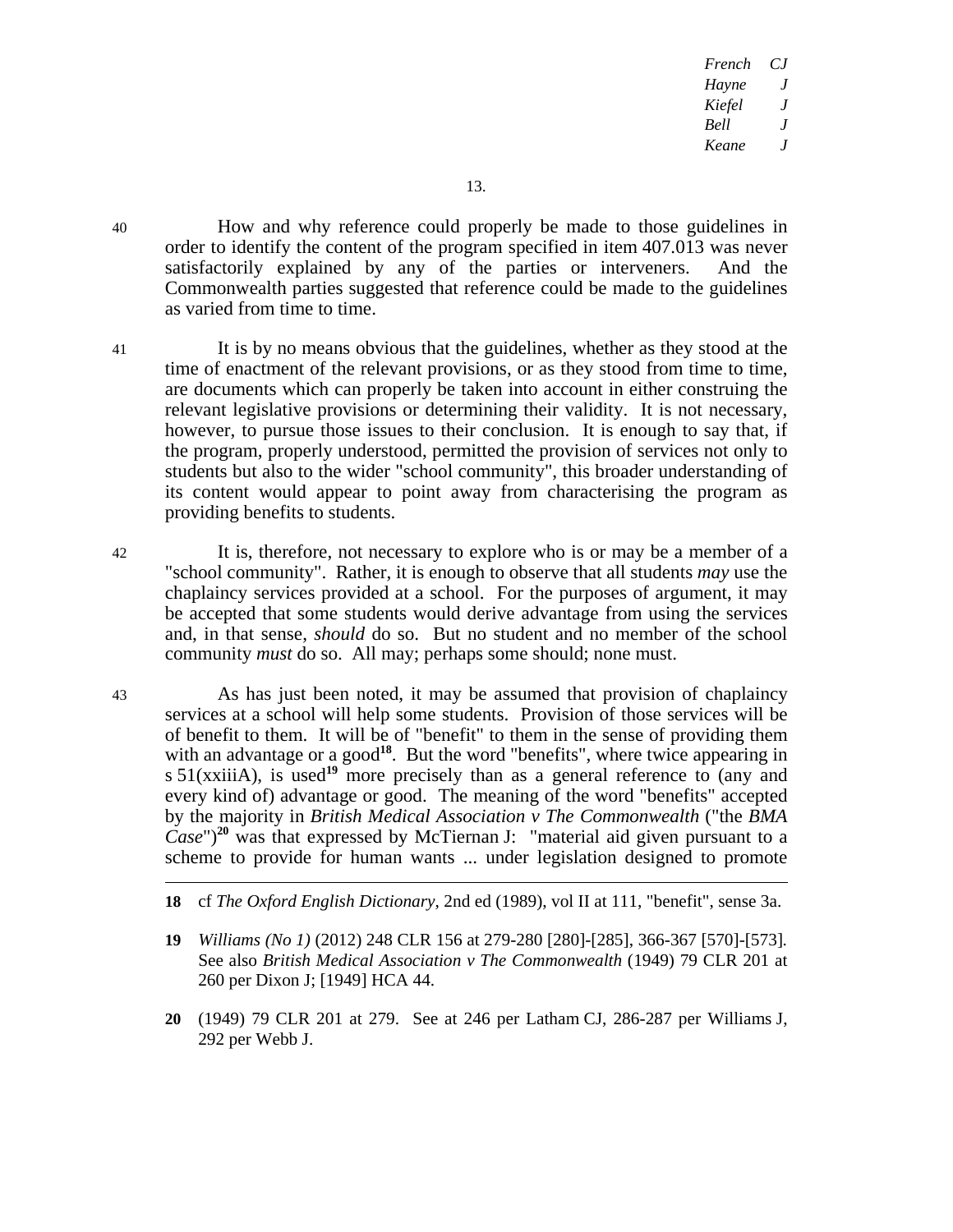14.

social welfare or security". And that material aid may be provided in various ways. McTiernan J referred<sup>21</sup> to the provision of benefits in the form of "a pecuniary aid, service, attendance or commodity".

44 In *Alexandra Private Geriatric Hospital Pty Ltd v The Commonwealth* ("the *Alexandra Hospital Case*")<sup>22</sup> all five members of the Court accepted that "the concept intended by the use in [s 51(xxiiiA)] of the word 'benefits' is not confined to a grant of money or some other commodity" and that the concept "may encompass the provision of a service or services". The Court treated this conclusion as supported, even required, by the decision in the *BMA Case*. And it was on this footing that the Court decided in the *Alexandra Hospital Case* that the payment of money to the proprietor of an approved nursing home, in respect of each qualified nursing home patient, for each day on which the patient received nursing home care in that nursing home, was provision of a "sickness and hospital benefit". As the Court pointed out<sup>23</sup>, the benefit could be identified either as the money paid to the nursing home proprietor or as the services provided by the proprietor to the patient as the quid pro quo for the money payment made by the Commonwealth. But each description reflected the central fact that the intended ultimate beneficiary of the benefit was a particular patient: the identified patient in respect of whom a particular payment was made.

45 It would not be right to attempt to state some comprehensive definition of what may be "benefits", whether "benefits to students" or any of the several other forms of benefits identified in s 51(xxiiiA). Nothing in these reasons should be understood as attempting that task. It is enough, for the purposes of this case, to observe that the constitutional expression "benefits to students" cannot be construed piecemeal. That is, the expression is not to be approached as if it presented separate questions about whether there is a "benefit" and whether that "benefit" is provided to or for "students".

46 Section 51(xxiiiA) uses the word "benefits" in several different collocations. It uses the word to refer<sup>24</sup> to the provision of aid to or for

**21** (1949) 79 CLR 201 at 279.

**22** (1987) 162 CLR 271 at 280 per Mason ACJ, Wilson, Brennan, Deane and Dawson JJ; [1987] HCA 6*.*

**23** (1987) 162 CLR 271 at 281*.*

**24** cf *BMA Case* (1949) 79 CLR 201 at 260 per Dixon J.

l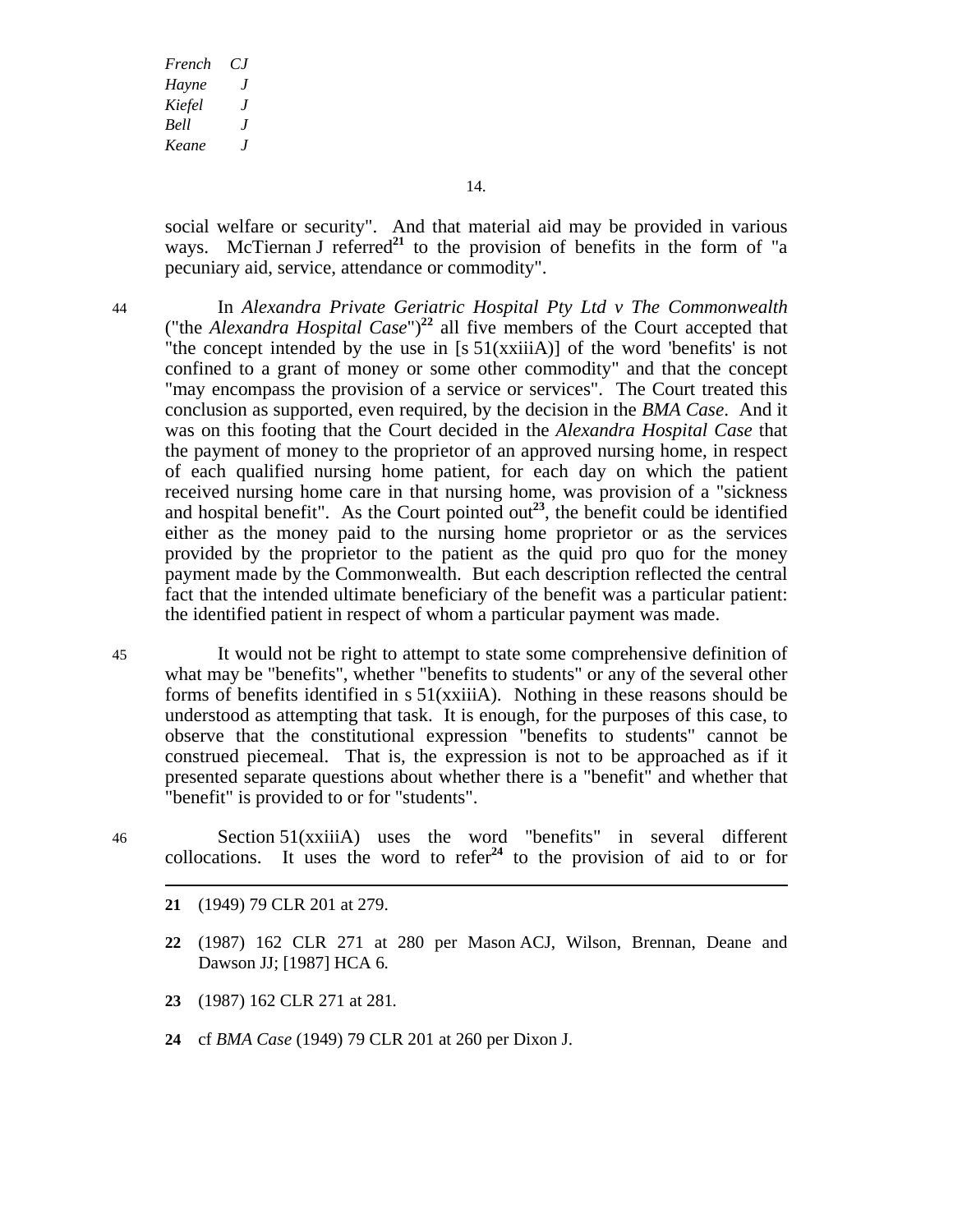individuals for human wants arising as a consequence of the several occasions identified: being unemployed, needing pharmaceutical items such as drugs or medical appliances, being sick, needing the services of a hospital, or, as is relevant to this case, being a student. The benefits are occasioned by and directed to the identified circumstances. In the usual case, the assistance will be a form of material aid to relieve against consequences associated with the identified circumstances. Provision of the benefit will relieve the person to whom it is provided from a cost which that person would otherwise incur. In the case of unemployment and sickness benefits, the aid will relieve against the costs of living when the individual's capacity to work is not or cannot be used. That aid may take the form of payment of money or provision of other material aid against the needs brought on by unemployment or sickness. Pharmaceutical and hospital benefits provide aid for or by the provision of the goods and services identified. And in the case of benefits to students, the relief would be material aid provided against the human wants which the student has by reason of being a student.

47 Providing at a school the services of a chaplain or welfare worker for the objective described in item  $407.013$  in Pt 4 of Sched 1AA to the FMA Regulations is not provision of "benefits" of the kind described by McTiernan J in the *BMA Case* or by the Court in the *Alexandra Hospital Case*. Providing those services does not provide material aid to provide for the human wants of students. It does not provide material aid in the form of any service rendered or to be rendered to or for any identified or identifiable student. There is no payment of money by the Commonwealth for or on behalf of any identified or identifiable student. And the service which is provided is *not* directed to the consequences of being a student. There is no more than the payment of an amount (in this case to an intermediary) to be applied in payment of the wages of a person to "support the wellbeing" of a particular group of children: those who attend an identified school. And the only description of how the "support" is to be given is that it includes "strengthening values, providing pastoral care and enhancing engagement with the broader community". These are desirable ends. But seeking to achieve them in the course of the school day does not give the payments which are made the quality of being benefits to students.

48 Providing money to pay persons to provide such services at a school is not to provide benefits which are directed to the consequences of being a student. It is not a provision of benefits to students within the meaning of s 51(xxiiiA).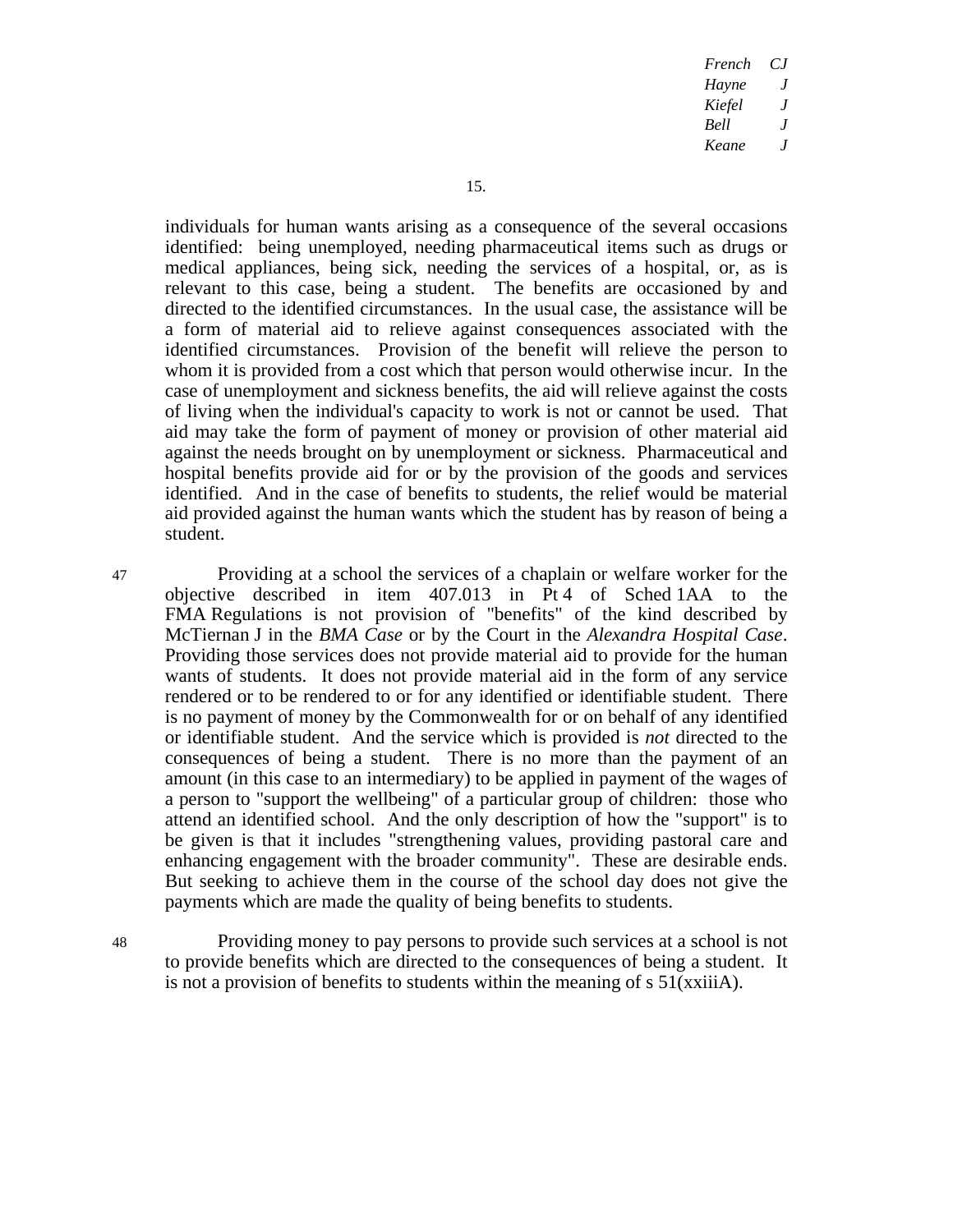16.

#### Trading and financial corporations?

49 SUO's reliance on  $s \frac{51}{x}$  may be dealt with shortly. The impugned provisions seek to provide authority for the Commonwealth to make agreements and payments. For the purposes of considering the argument, it may be assumed that the opposite party to an agreement made for the purposes of the National School Chaplaincy and Student Welfare Program and the recipient of payments made under that program can be, even *must* be, a trading or financial corporation.

- 50 A law which gives the Commonwealth the authority to make an agreement or payment of that kind is not a law with respect to trading or financial corporations. The law makes no provision regulating or permitting any act by or on behalf of any corporation. The corporation's capacity to make the agreement and receive and apply the payments is not provided by the impugned provisions. Unlike the law considered in *New South Wales v The Commonwealth* (*Work Choices Case*<sup>25</sup>, the law is not one authorising or regulating the activities, functions, relationships or business of constitutional corporations generally or any particular constitutional corporation; it is not one regulating the conduct of those through whom a constitutional corporation acts or those whose conduct is capable of affecting its activities, functions, relationships or business.
- 51 It is not necessary to consider whether SUQ is a trading or financial corporation. In particular, it is not necessary to decide whether, as SUQ submitted, the corporation was properly classified as a trading or financial corporation simply because it made agreements with the Commonwealth which obliged it to provide services in return for payment. This question, and larger questions left open in the *Work Choices Case* about the meaning of "trading or financial corporations formed within the limits of the Commonwealth", are not reached in this case and should not be examined.

#### Appropriation Acts as legislative authority to spend?

52 Commonwealth Appropriation and Supply Acts over many years provided**<sup>26</sup>** that the Treasurer was "authorized and empowered to issue *and apply*" the moneys identified in the Act (emphasis added). And s 8 of each of the

**<sup>25</sup>** (2006) 229 CLR 1; [2006] HCA 52.

**<sup>26</sup>** *Williams (No 1)* (2012) 248 CLR 156 at 264 [231].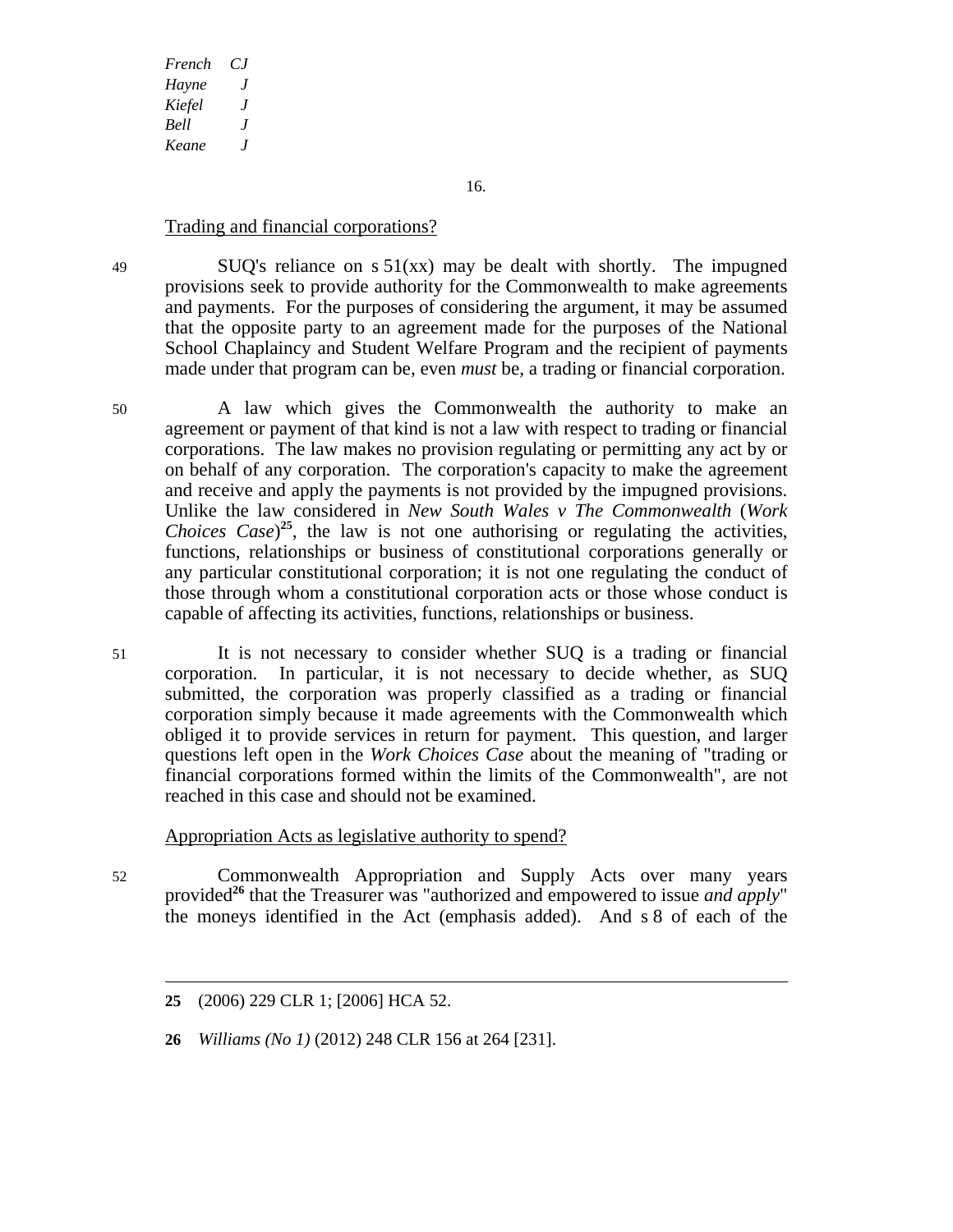Appropriation Acts**<sup>27</sup>** relevant to this case provided that amounts specified in administered items "for an outcome for an Agency may be *applied* for expenditure for the purpose of contributing to achieving that outcome" (emphasis added). In each of the years for which the relevant Appropriation Acts provided, the National School Chaplaincy and Student Welfare Program**<sup>28</sup>** was an administered item for an outcome for the relevant department.

53 In *Williams (No 1)* the Commonwealth parties did not submit that provisions of this kind in the applicable Appropriation Acts provided statutory authority for making the agreement or payments in issue in that case. But in this proceeding, the Commonwealth parties submitted that the Appropriation Acts for the years 2011-2012, 2012-2013 and 2013-2014 authorised the making of the funding agreement (as it was in force in each of those years) by providing that the amounts appropriated by those Appropriation Acts may be applied to the outcome identified as the National School Chaplaincy and Student Welfare Program. Question 1 in the special case asks whether the funding agreement was authorised by those Acts.

54 Mr Williams submitted that the Commonwealth parties were precluded from relying on this argument in this proceeding because the argument had been open and was not advanced in the earlier proceeding. The Commonwealth parties responded by submitting<sup>29</sup> that doctrines of preclusion could not, or should not, be applied in this way in constitutional litigation and by further submitting that, because different payments (and different Appropriation Acts) were at issue in the two proceedings, the doctrines, if otherwise applicable, were not engaged.

- **27** *Appropriation Act (No 1)* 2011-2012 (Cth), *Appropriation Act (No 1)* 2012-2013 (Cth) and *Appropriation Act (No 1)* 2013-2014 (Cth).
- **28** In the earliest of the years in issue, the reference was to the National School Chaplaincy Program. Nothing turns on this fact and it is convenient to refer only to the National School Chaplaincy and Student Welfare Program.
- **29** See, for example, *Queensland v The Commonwealth* (1977) 139 CLR 585 at 597 per Gibbs J, 605 per Stephen J; [1977] HCA 60; *Re Wakim; Ex parte McNally* (1999) 198 CLR 511 at 590 [156] per Gummow and Hayne JJ; [1999] HCA 27; *Re Macks; Ex parte Saint* (2000) 204 CLR 158 at 238 [224] per Gummow J; [2000] HCA 62; cf *The State of Victoria v The Commonwealth* ("the *Second Uniform Tax Case*") (1957) 99 CLR 575 at 654 per Fullagar J; [1957] HCA 54.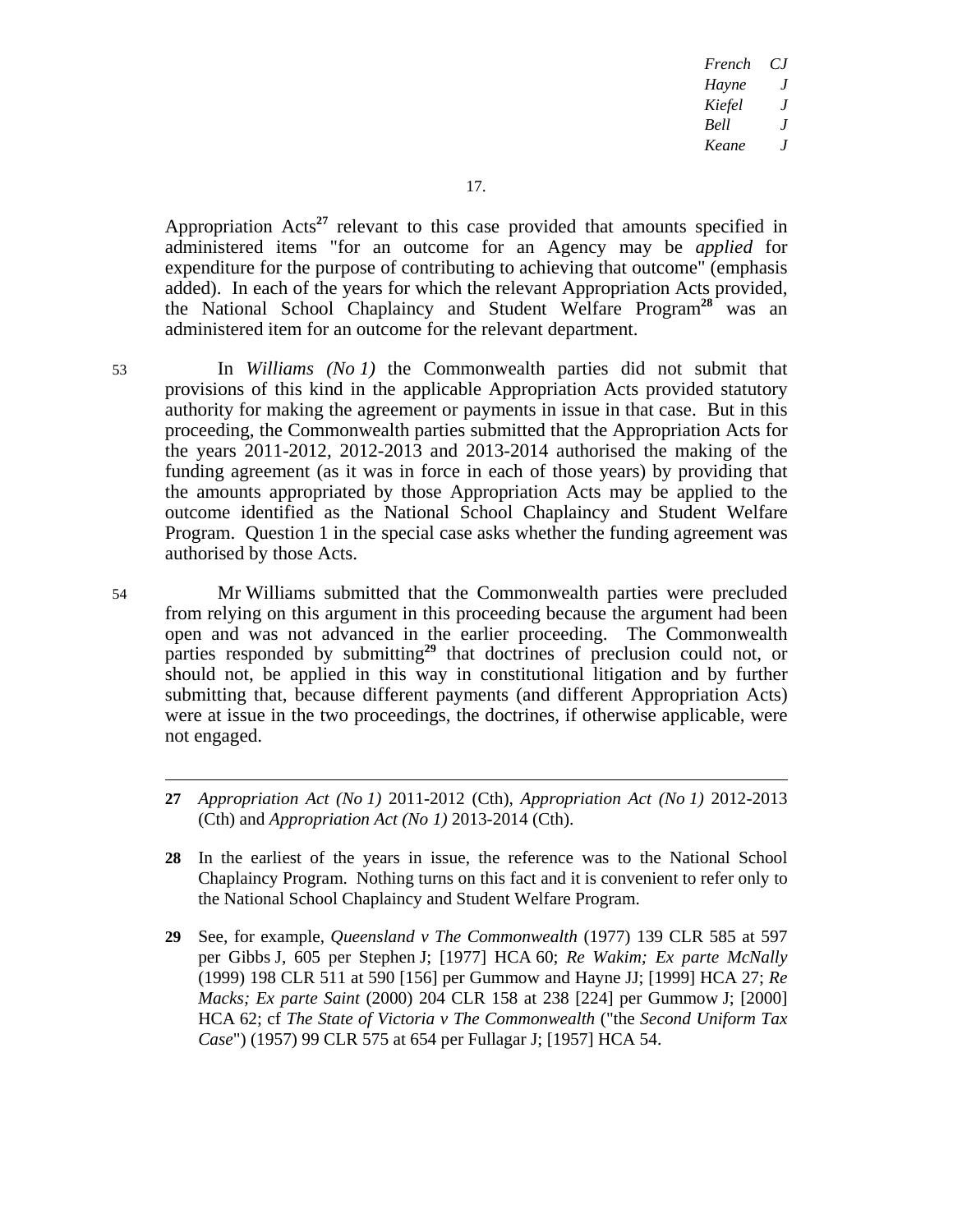55 It is not necessary to examine or decide the validity of these arguments. Their decision should await**<sup>30</sup>** a case in which it is necessary to deal with them. *If* the Appropriation Acts relied on by the Commonwealth parties are to be construed as providing statutory authority to make either the funding agreement or any of the payments in issue in this proceeding, the same questions about the validity of the relevant provisions (in that operation) are presented as arise in relation to the other statutory provisions said to support the making of the relevant payments and agreement. The conclusions reached about the validity of the impugned provisions of the FMA Act, the FMA Regulations and the FFLA Act would apply equally to the Appropriation Acts if they otherwise provided authority for the making of the agreement and payments in issue in this case.

56 Question 1 should be answered "Unnecessary to answer".

## Reopening *Williams (No 1)*

 $\overline{a}$ 

57 The conclusion that the impugned provisions are not laws supported by either s  $51(xxii)$  or s  $51(xx)$  determines the outcome of the litigation unless one or more of the several arguments advanced by the Commonwealth parties about the ambit of the Executive's power to spend is made out. The Commonwealth parties advanced their arguments under the cloak of an application to reopen the decision in *Williams (No 1)*.

58 The Commonwealth parties put**<sup>31</sup>** four main reasons for what they described as "a compelling case" to reopen the decision in *Williams (No 1)*.

- 59 First, they submitted that "the principle identified in [*Williams (No 1)*] was not carefully worked out in a significant succession of cases" and "constituted a radical departure from what had previously been assumed by all parties to be the orthodox legal position". Second, they submitted that the course taken in the hearing in *Williams (No 1)* resulted in the Court not receiving "sufficient argument, or sufficient material by way of constitutional fact, on what became
	- **30** See, for example, *Lambert v Weichelt* (1954) 28 ALJ 282 at 283 per Dixon CJ; *Wurridjal v The Commonwealth* (2009) 237 CLR 309 at 437 [355] per Crennan J; *ICM Agriculture Pty Ltd v The Commonwealth* (2009) 240 CLR 140 at 199 [141] per Hayne, Kiefel and Bell JJ.
	- **31** cf *John v Federal Commissioner of Taxation* (1989) 166 CLR 417 at 438-439 per Mason CJ, Wilson, Dawson, Toohey and Gaudron JJ; [1989] HCA 5.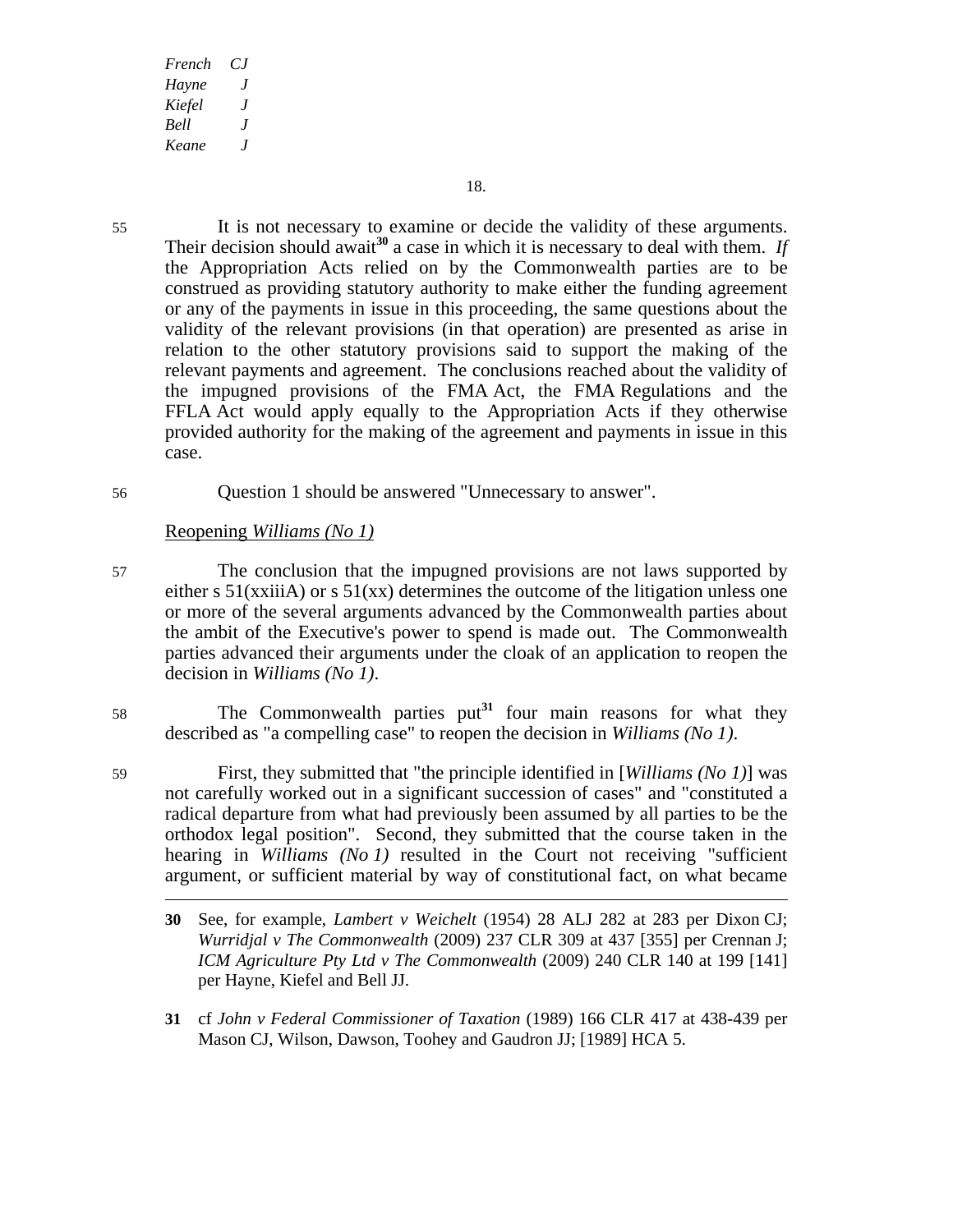the ultimate issue". (The material was said to include "evidence of how the Senate in fact functions in and about the appropriation process" and "evidence of consultation with the States in relation to" the National School Chaplaincy Program.) Third, they submitted that "the reasons of the four Justices constituting the majority in [*Williams (No 1)*] do not contain a single answer" to when and why Commonwealth spending requires authorising legislation or whether the requirement for authorising legislation operates "solely at Commonwealth level or at both Commonwealth and State levels". And fourth, they submitted that the decision in *Williams (No 1)* "led to considerable inconvenience with no significant corresponding benefits".

60 As has been explained, the decision in *Williams (No 1)* depended upon premises established in *Pape*, and the Commonwealth parties did not seek to reopen *Pape*. In these circumstances, there may be room for debate about the extent to which the Commonwealth parties were right to characterise *Williams (No 1)* as establishing a new principle. But, even if it is right to say that *Williams (No 1)* did not apply principles "carefully worked out in a significant succession of cases", demonstrating this to be so would not show that the decision should be reopened. Rather, it would show only that the decision was not one which the Court should be especially reluctant to reopen. It would provide no necessary reason to reopen what has been so recently decided by six Justices.

61 Although the Commonwealth parties submitted, in effect, that the course of argument in *Williams (No 1)* was unsatisfactory, they stopped well short of submitting that the decision was given in ignorance of any relevant legal argument or decision or that there was any want of procedural fairness. And neither of those submissions was open. The Commonwealth parties in *Williams (No 1)* were given a complete opportunity to advance their arguments against the challenge which Mr Williams then mounted and the Commonwealth parties do not now point to any principle of law or decision which was not before the Court and able to be canvassed fully in the course of argument in *Williams (No 1)*.

62 The Commonwealth parties did submit that not all relevant constitutional facts were established in the hearing of *Williams (No 1)*. It is greatly to be doubted that the matters to which they point (Senate practice and inter-governmental consultations about the particular program) are relevant constitutional facts. If they are, it was well open to the Commonwealth parties to have sought to bring them to attention, and rely on them, during argument in *Williams (No 1)*. They did not.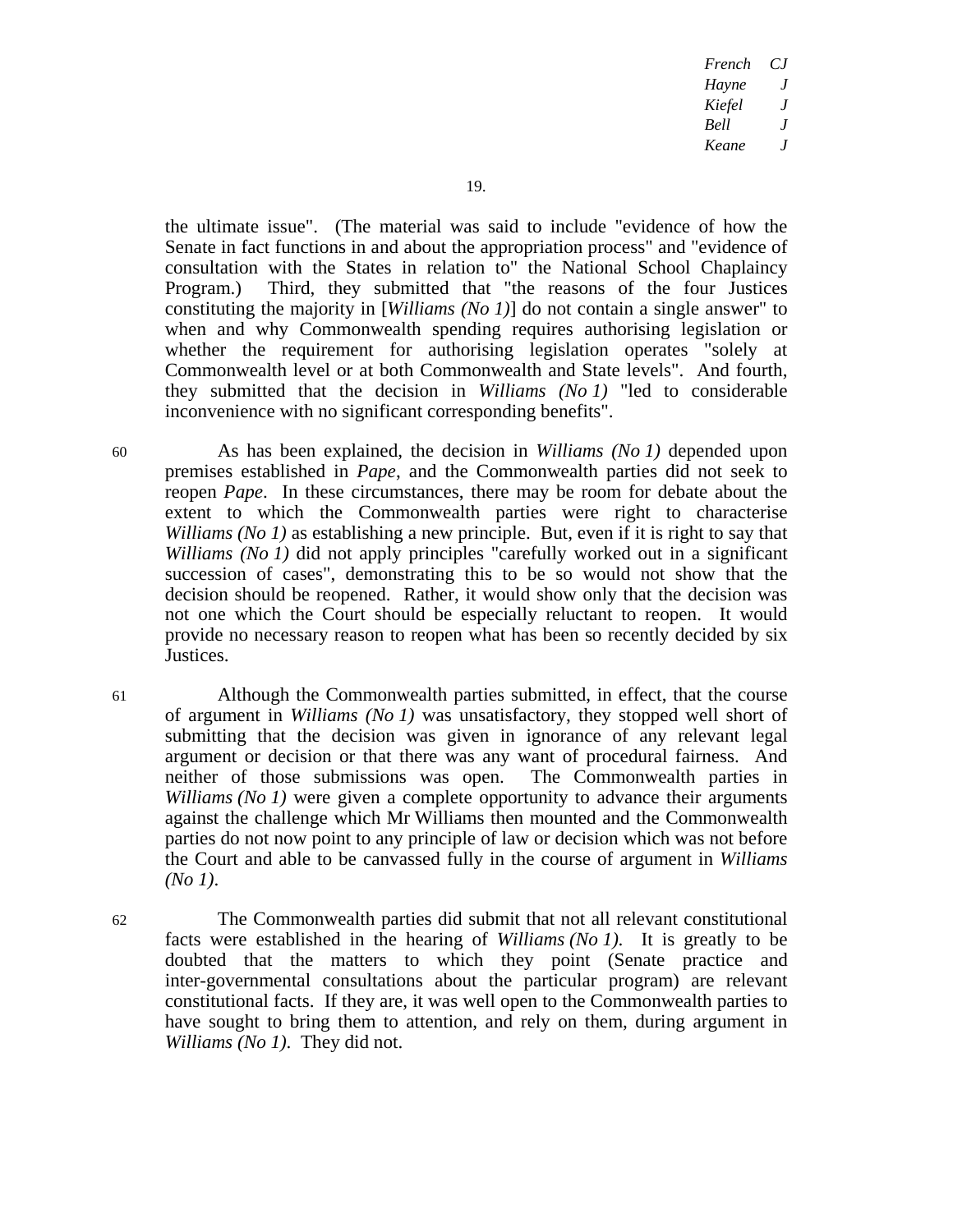20.

63 The submissions that there were deficiencies in the way in which *Williams (No 1)* was argued should be rejected.

- 64 The argument that *Williams (No 1)* should be reopened because it did not give a single and comprehensive answer to when and why Commonwealth spending needs statutory authorisation and did not decide what powers the Executive Governments of the States have to spend or contract should also be rejected. *Williams (No 1)* decided the issues which were tendered for decision in the case. The decision may not provide the Commonwealth with an answer to every question that may be asked about Commonwealth expenditure powers. And the decision does not consider any question about State expenditure powers: no such question was put in issue in that proceeding or in this. How or why these observations point to a need to reopen *Williams (No 1)* was not, and could not be, explained.
- 65 Finally, then, there was the assertion of "considerable inconvenience with no significant corresponding benefits". What was meant in this context by the references to "inconvenience" and "corresponding benefits" would require a deal of elaboration in order to reveal how they bear upon the resolution of an important question of constitutional law. Examination of the proposition reveals no greater content than that the Commonwealth parties wish that the decision in *Williams (No 1)* had been different and seek a further opportunity to persuade the Court to their view. The only inconvenience identified was the need to enact the impugned provisions. These are not reasons enough to permit reopening.
- 66 The application to reopen the decision in *Williams (No 1)* should be refused.
- 67 Refusal of that application entails rejection of so much of the arguments advanced on behalf of the Commonwealth parties as sought to revisit the question about the Executive's power to spend money in performance of a funding agreement of the kind in issue in this proceeding. It is important, however, to record the arguments which were advanced by the Commonwealth parties and to identify why those arguments have been rightly rejected.

## Executive power revisited

68 The Commonwealth parties identified the central holding in *Williams (No 1)* as being "that many, but not all, instances of executive spending and contracting require legislative authorisation". They submitted that this holding was wrong and that there were only seven limitations on the Executive's power to spend and contract. Those limitations can be identified shortly as follows. First,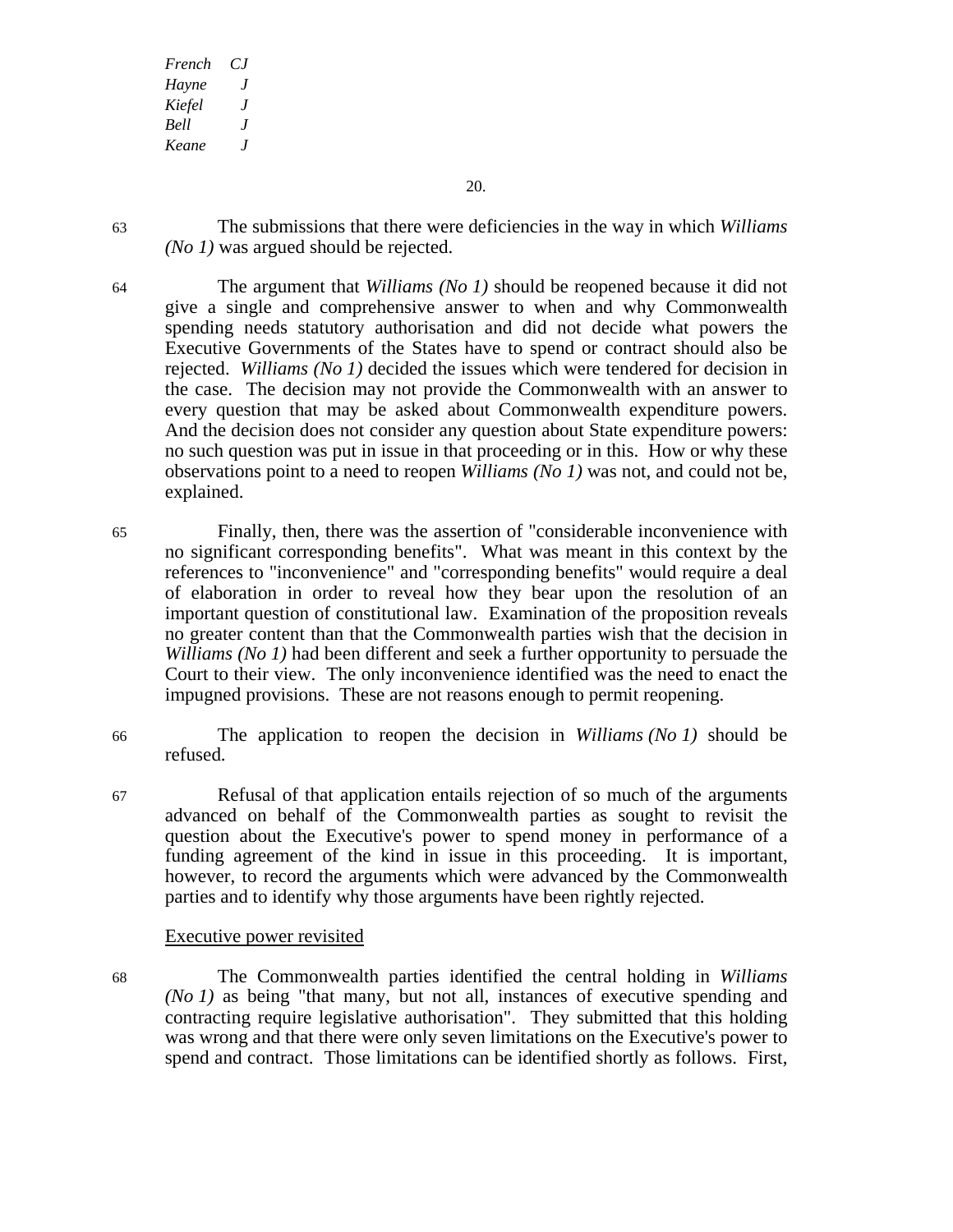the Executive may not "stray into an area reserved for legislative power". Second, an exercise of executive power cannot fetter the exercise of legislative power and cannot dispense with the operation of the law. Third, there can be no withdrawal of money from the Consolidated Revenue Fund without parliamentary authority in the form of appropriation legislation. Fourth, s 51 of the Constitution "provides every power necessary for the Parliament to prohibit or control the activity of the Executive in spending". Fifth, through collective and individual ministerial responsibility to the Parliament, the Parliament "exercises substantial control over spending". Sixth, the Constitution assumes the separate existence and continued organisation of the States. Seventh, State laws of general application apply to spending and contracting by the Commonwealth without legislative authority.

69 Although cast as an acknowledgment of what may be accepted to be important limitations on the power of the Executive to spend and contract, this argument was, in substance, no more than a repetition of what were referred to as the "broad basis" submissions which the Commonwealth parties advanced**<sup>32</sup>** in *Williams (No 1)* and which six Justices rejected**<sup>33</sup>**.

#### A proposed limitation on the power to spend and contract

70 Notably absent from the list of seven limitations proffered by the Commonwealth parties was any limitation by reference to the areas in which (in the sense of subjects for or about which) the Commonwealth may spend or contract. *If* such a limitation was considered necessary, the Commonwealth parties submitted that the limitation should be framed as follows:

> "[E]xecutive power to contract and spend under s 61 of the Constitution extends to *all* those matters that are *reasonably capable* of being *seen* as of national benefit or concern; that is, *all* those matters that befit the national government of the federation, *as discerned from the text and structure of the Constitution*." (emphasis added)

**<sup>32</sup>** (2012) 248 CLR 156 at 167.

**<sup>33</sup>** (2012) 248 CLR 156 at 186-187 [26]-[27], 191-193 [35]-[38] per French CJ, 236-239 [150]-[159] per Gummow and Bell JJ, 270-271 [251]-[253] per Hayne J, 343-344 [488], 355 [534] per Crennan J, 373-374 [595] per Kiefel J.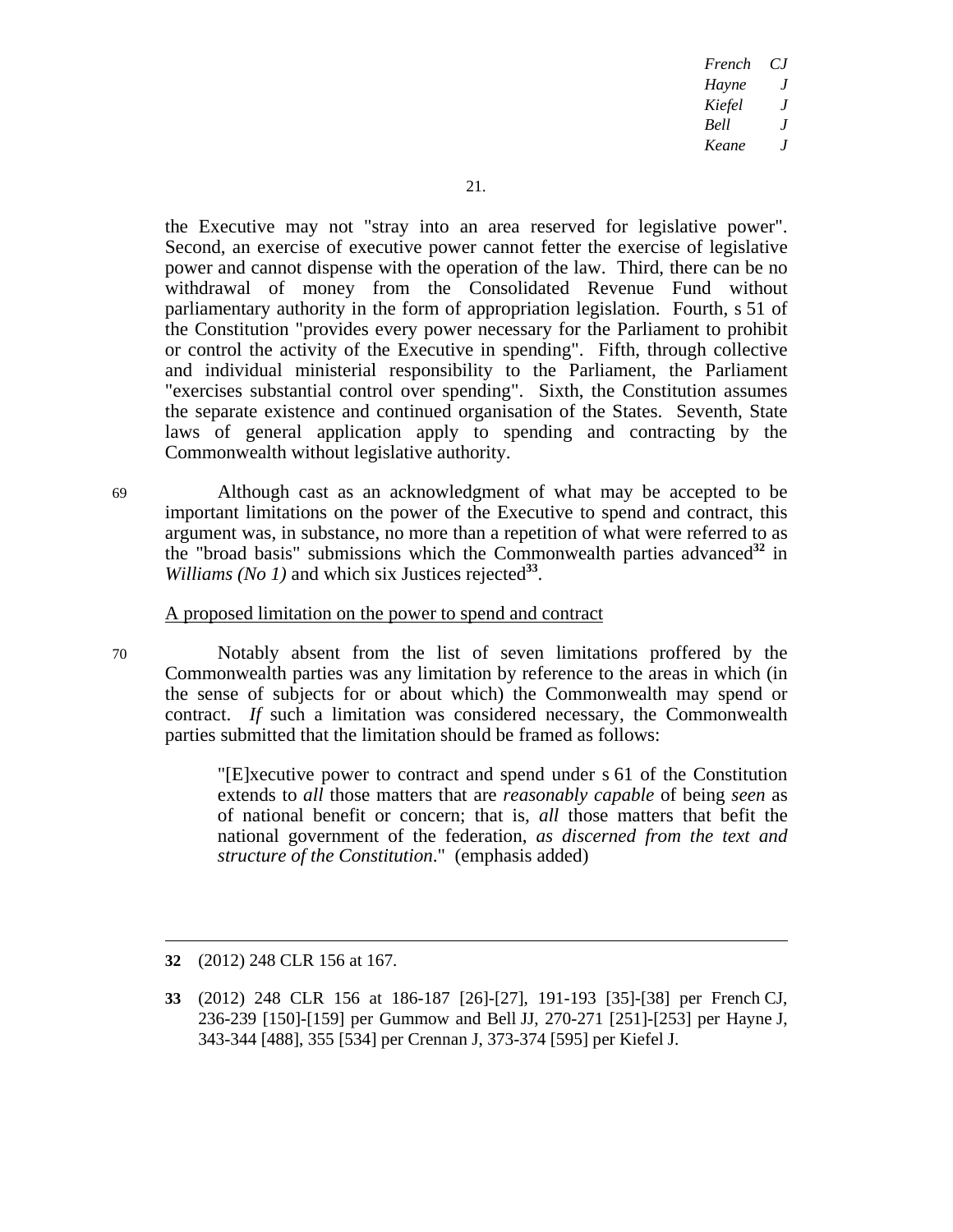22.

This limitation was said to be "the corollary embedded in s 61 of the Constitution to the 'purposes of the Commonwealth' referred to in s 81 (in the specific context of spending)".

71 So expressed, the proposition is one of great width. It may go so far as to permit the expenditure of public money for any national program which the Parliament reasonably considered to be of benefit to the nation. It is hard to think of any program requiring the expenditure of public money appropriated by the Parliament which the Parliament would not consider to be of benefit to the nation. In effect, then, the submission is one which, if accepted, may commit to the Parliament the judgment of what is and what is not within the spending power of the Commonwealth, even if, as the Commonwealth parties submitted, the question could be litigated in this Court. It is but another way of putting the Commonwealth's oft-repeated<sup>34</sup> submission that the Executive has unlimited power to spend appropriated moneys for the purposes identified by the appropriation.

72 The reference to discerning what are the matters "that befit the national government of the federation" from "the text and structure of the Constitution" appears to propose a test narrower than "*all* those matters that are *reasonably capable* of being *seen* as of national benefit or concern". It is not useful, however, to stay to attempt to resolve any internal inconsistency in the submission of the Commonwealth parties. Rather, it is more productive to identify the way in which it was sought to apply the submission in this case.

73 The Commonwealth parties submitted that, if the breadth of the executive power to spend and contract is limited, the provision of chaplains in schools is within the executive power of the Commonwealth because it "is reasonably capable of being seen as a matter of national benefit or concern". The

**<sup>34</sup>** See, for example, *Victoria v The Commonwealth and Hayden* ("the *AAP Case*") (1975) 134 CLR 338 at 342-343; [1975] HCA 52; *Pape* (2009) 238 CLR 1 at 10; *Williams (No 1)* (2012) 248 CLR 156 at 167. See also *Attorney-General (Vict) v The Commonwealth* ("the *Pharmaceutical Benefits Case*") (1945) 71 CLR 237 at 242-243; [1945] HCA 30; *Brown v West* (1990) 169 CLR 195 at 197; [1990] HCA 7; *Combet v The Commonwealth* (2005) 224 CLR 494 at 510-512; Deakin, "Channel of Communication with Imperial Government: Position of Consuls: Executive Power of Commonwealth", in Brazil and Mitchell (eds), *Opinions of Attorneys-General of the Commonwealth of Australia, Volume 1: 1901-14*, (1981) 129 at 130-131.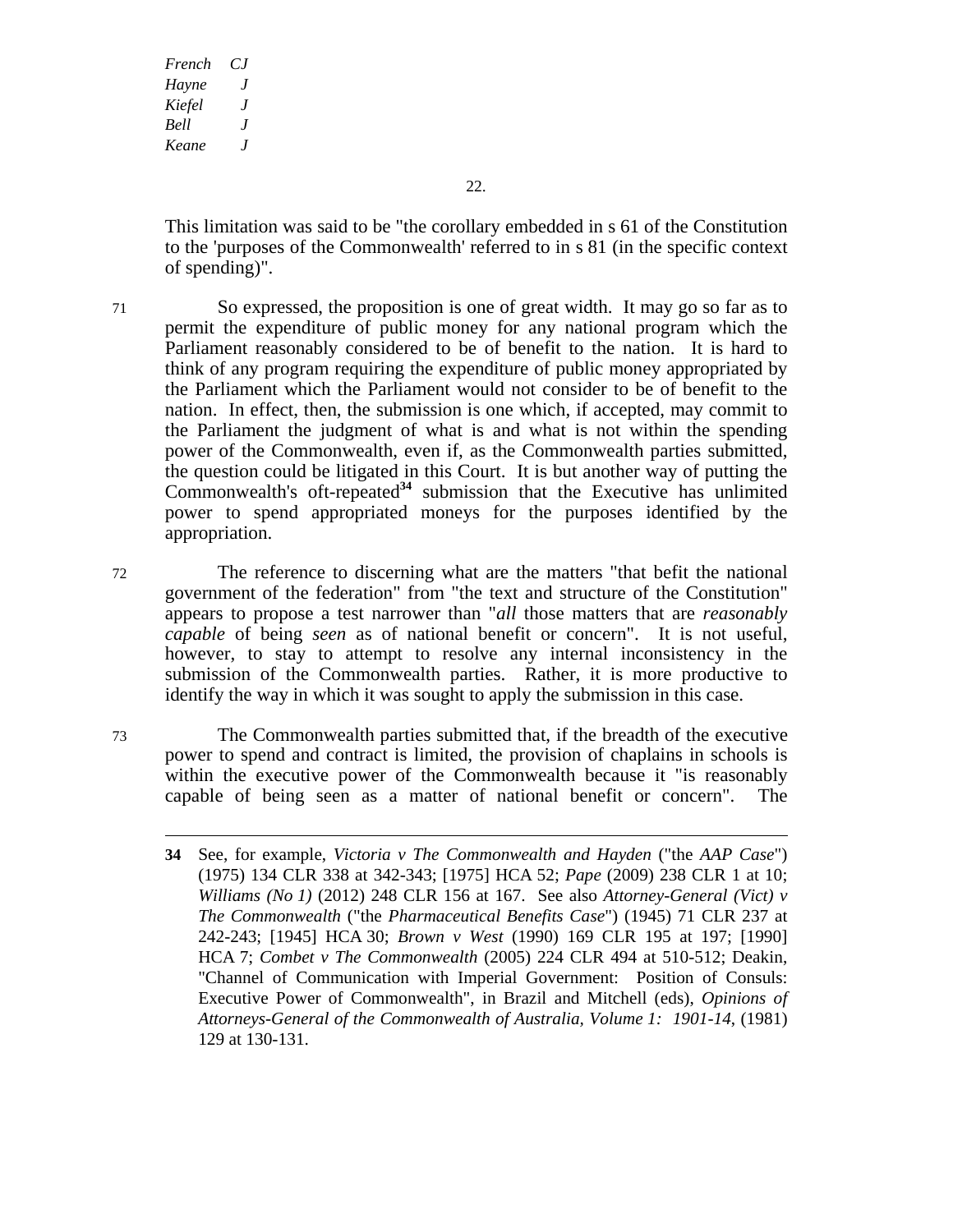Commonwealth parties developed this submission by reference to several considerations. Only one of them need be specially noticed. The Commonwealth parties submitted that the chaplaincy program was of national benefit or concern because the States had been consulted about and had supported the extension of the chaplaincy program considered in *Williams (No 1)*. And the Solicitor-General of the Commonwealth began his oral submissions in this matter by referring to consultation documents which he submitted showed that the States supported the chaplaincy program.

- 74 Consultation between the Commonwealth and States coupled with silent, even expressed, acquiescence by the States does not supply otherwise absent constitutional power to the Commonwealth. The Constitution contains several provisions by which the States and the Commonwealth may join in achieving common ends. It is enough to mention only s 51(xxxvii) (about referral of powers) and s 96 (about grants on condition). Neither of those provisions was engaged in relation to the matters the subject of this case. The consultations to which reference was made in argument do not support the Commonwealth parties' submissions.
- 75 But there are more fundamental defects in the argument of the Commonwealth parties about the breadth of the Executive's power to spend and contract.

#### An assumption underpinning the Commonwealth parties' argument

- 76 The Commonwealth parties submitted that the content of the executive power to spend and contract should be determined in two steps. It was said to be necessary to "commence with an understanding of executive power at common law". The task was then described as being to identify "the precise source of any *limitation* on Commonwealth executive power" (emphasis added).
- 77 The identification of those limitations proceeded from a false assumption about the ambit of the Commonwealth's executive power.
- 78 The Commonwealth parties submitted that determining the content of executive power (but not the limitations on its exercise) should proceed from only two premises. First, "a polity must possess all the powers that it needs in order to function as a polity". Second, "the executive power is all that power of a polity that is not legislative or judicial power". Both of those premises may be accepted. But the conclusion the Commonwealth parties sought to draw from those premises about the content of Commonwealth executive power does not follow unless there is a third premise for the argument: that the executive power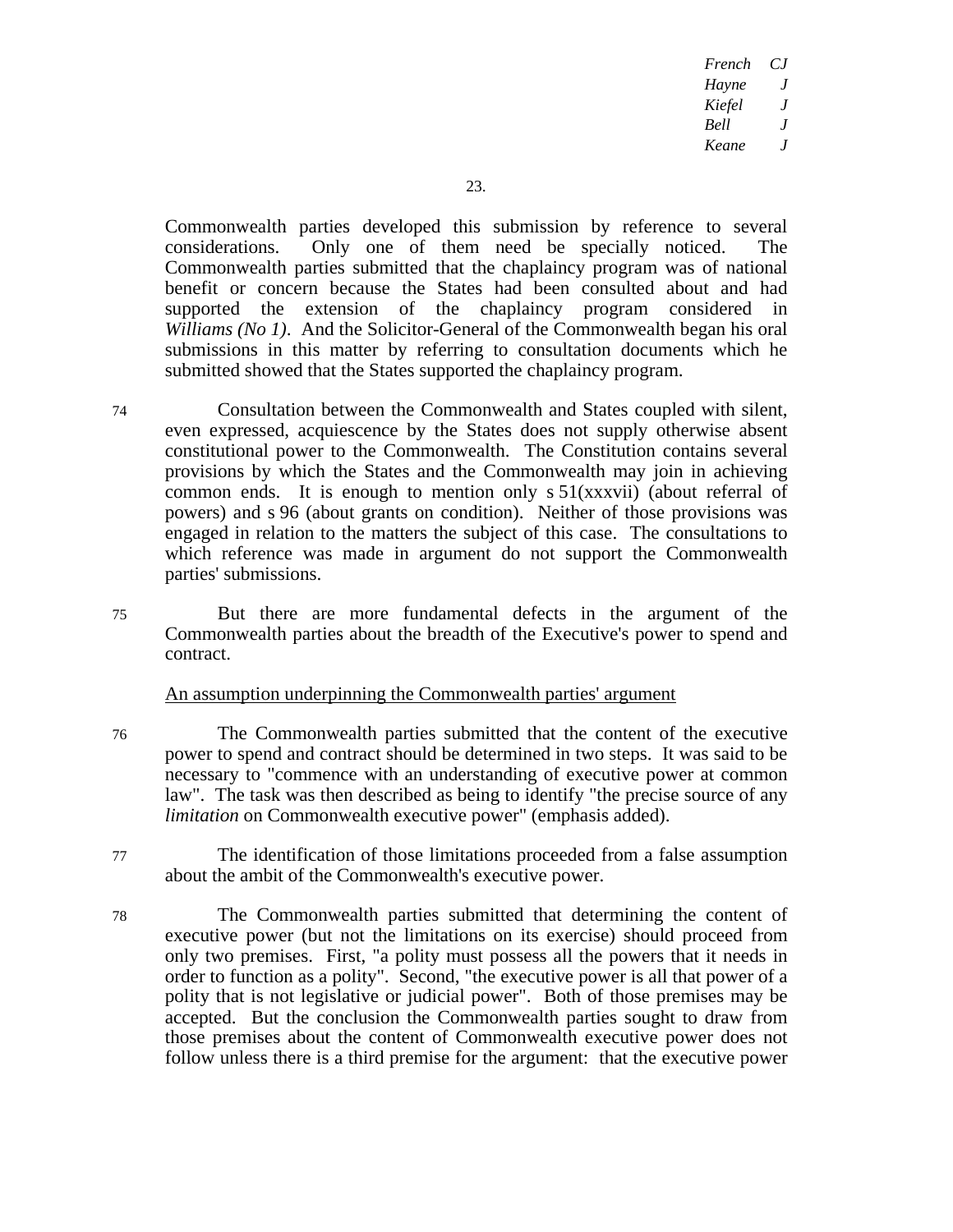24.

of the Commonwealth should be assumed to be no less than the executive power of the British Executive. This third premise is false.

79 What the submissions called "executive power at common law" was executive power as exercised in Britain**<sup>35</sup>**. Thus the assumption from which the second inquiry (about "limitations") proceeded was that, *absent* some "limitation", the executive power of the Commonwealth is the *same* as British executive power. But why the executive power of the new federal entity created by the Constitution should be assumed to have the same ambit, or be exercised in the same way and same circumstances, as the power exercised by the Executive of a unitary state having no written constitution was not demonstrated. To make an assumption of that kind, as the arguments of the Commonwealth parties did, begs the question for decision.

80 The history of British constitutional practice is important to a proper understanding of the executive power of the Commonwealth. That history illuminates such matters as why ss 53-56 of the Constitution make the provisions they do about the powers of the Houses of the Parliament in respect of legislation, appropriation bills, tax bills and recommendation of money votes. It illuminates ss 81-83 and their provisions about the Consolidated Revenue Fund, expenditure charged on the Consolidated Revenue Fund and appropriation. But it says nothing at all about any of the other provisions of Ch IV of the Constitution, such as ss 84 and 85 (about transfer of officers and property), ss 86-91 (about customs, excise and bounties), s 92 (about trade, commerce and intercourse among the States), or ss 93-96 (about payments to States). And questions about the ambit of the Executive's power to spend must be decided in light of *all* of the relevant provisions of the Constitution, not just those which derive from British constitutional practice.

**<sup>35</sup>** The extent of this power may remain controversial. See, for example, *R (Hooper) v Secretary of State for Work and Pensions* [2005] 1 WLR 1681 at 1695-1696 [46]-[47] per Lord Hoffmann; [2006] 1 All ER 487 at 506-507; *R (New London College Ltd) v Secretary of State for the Home Department* [2013] 1 WLR 2358 at 2371 [28] per Lord Sumption JSC (Lord Clarke of Stone-cum-Ebony and Lord Reed JJSC and Lord Hope of Craighead agreeing); [2013] 4 All ER 195 at 210- 211; cf Maitland, "The Crown as Corporation", (1901) 17 *Law Quarterly Review*  131; Harris, "The 'Third Source' of Authority for Government Action Revisited", (2007) 123 *Law Quarterly Review* 225; Howell, "What the Crown May Do", (2010) 15 *Judicial Review* 36. It is neither necessary nor appropriate to enter upon that subject.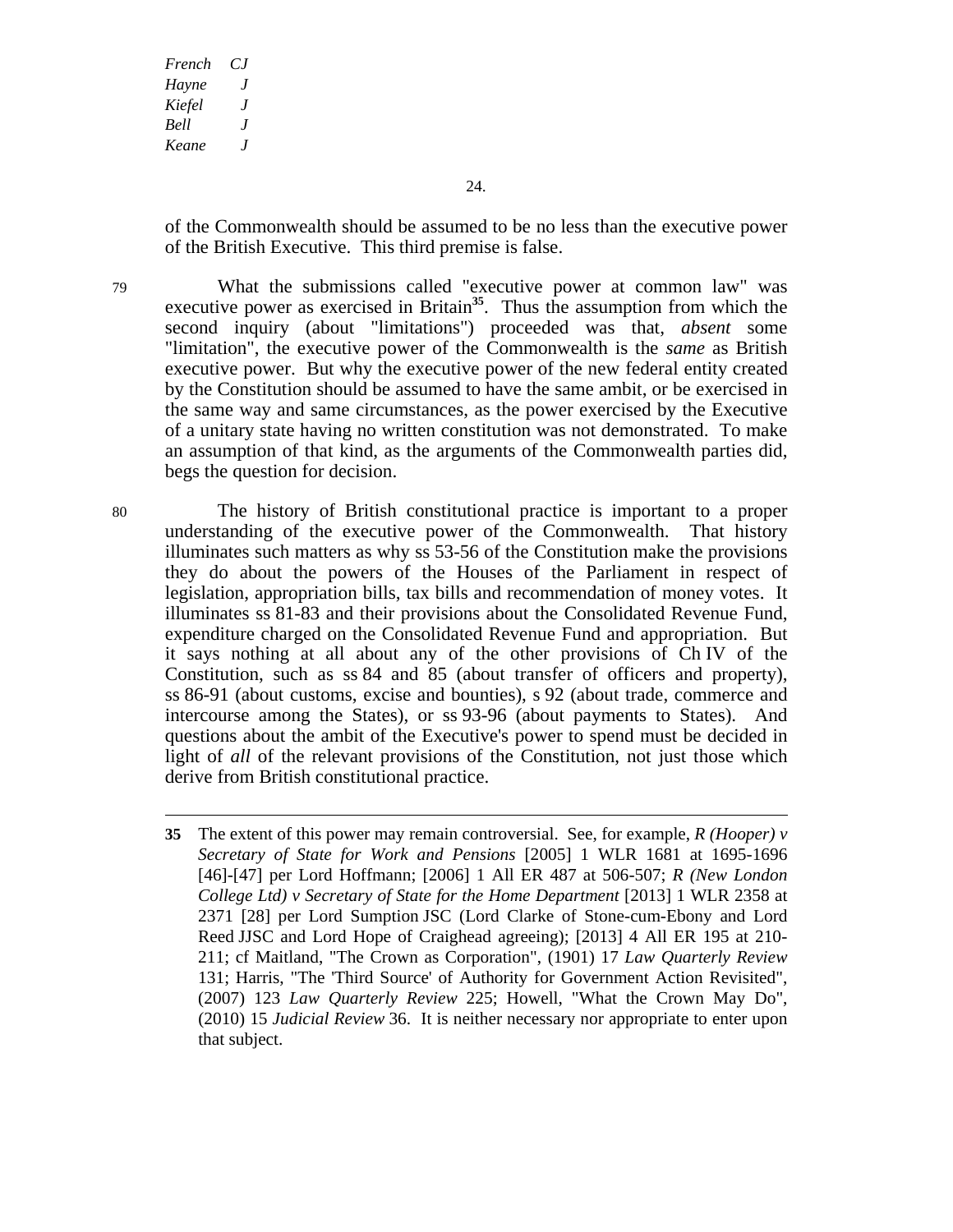81 Consideration of the executive power of the Commonwealth will be assisted by reference to British constitutional history. But the determination of the ambit of the executive power of the Commonwealth cannot begin from a premise that the ambit of that executive power must be the same as the ambit of British executive power.

- 82 It may be assumed that, as the Commonwealth parties submitted, "what might be described as the inherent or traditional limits on executive power, as they emerged from the historical relationship between Parliament [*at Westminster*] and the Executive, have not hitherto been treated [in Australia or, for that matter, in Britain] as the source of any general limitation on the ability of the Executive to spend and contract without legislative authority". But it by no means follows from this observation that the Commonwealth can be assumed to have an executive power to spend and contract which is the same as the power of the British Executive.
- 83 This assumption, which underpinned the arguments advanced by the Commonwealth parties about executive power, denies the "basal consideration"**<sup>36</sup>** that the Constitution effects a distribution of powers and functions between the Commonwealth and the States. The polity which, as the Commonwealth parties rightly submitted, must "possess all the powers that it needs in order to function as a polity" is the central polity of a federation in which independent governments exist in the one area and exercise powers in different fields of action carefully defined by law**<sup>37</sup>**. It is not a polity organised and operating under a unitary system or under a flexible constitution where the Parliament is supreme. The assumption underpinning the Commonwealth parties' submissions about executive power is not right and should be rejected.
- 84 Finally, reference must be made to the Commonwealth parties' arguments based on the express incidental power in  $s \frac{51}{xx \dot{x}}$ .

## Section 51(xxxix)

- 85 For the most part, the submissions which the Commonwealth parties made about s 51(xxxix) depended upon the success of other arguments they advanced but which have been rejected. Thus the Commonwealth parties submitted that, in
	- **36** *Pharmaceutical Benefits Case* (1945) 71 CLR 237 at 271-272 per Dixon J*.*
	- **37** *R v Kirby; Ex parte Boilermakers' Society of Australia* (1956) 94 CLR 254 at 267-268; [1956] HCA 10.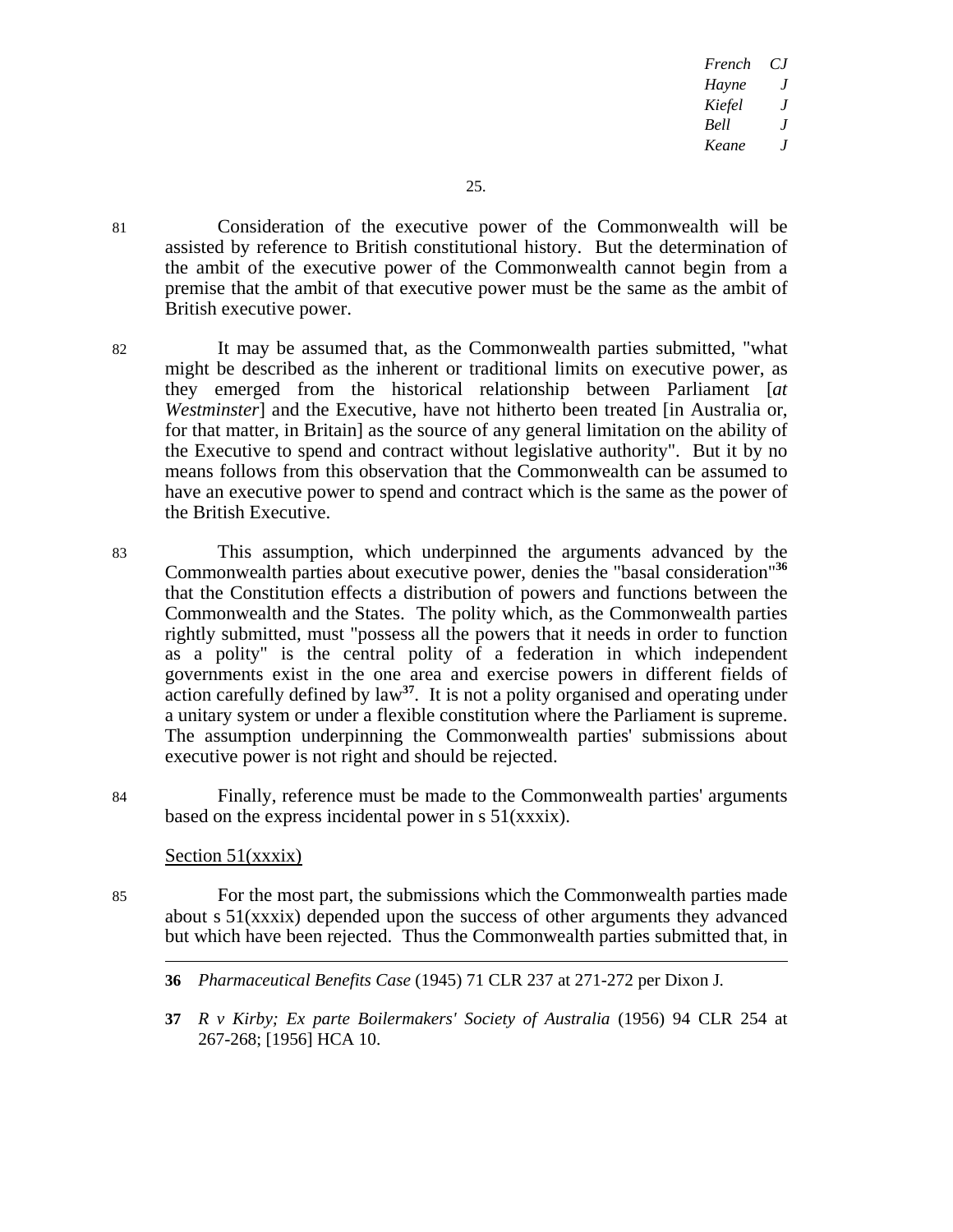26.

so far as the Appropriation Acts provided authority to spend appropriated moneys, the Appropriation Acts were supported by s 51(xxxix) as laws incidental to the power to appropriate. They further submitted that s 32B of the FMA Act was supported by the incidental power as a law incidental to the power to appropriate or the executive power under s 61 to spend and contract.

86 Both of those arguments must be rejected. To hold that the Parliament may make a law authorising the expenditure of any moneys lawfully appropriated in accordance with ss 81 and 83, no matter what the purpose of the expenditure may be, would treat outlay of the moneys as incidental to their ear-marking. But that would be to hold, contrary to *Pape*, that any and every appropriation of public moneys in accordance with ss 81 and 83 brings the expenditure of those moneys within the power of the Commonwealth.

87 Likewise, to hold that s 32B of the FMA Act is a law with respect to a matter incidental to the execution of the executive power of the Commonwealth (to spend and contract) presupposes what both *Pape* and *Williams (No 1)* deny: that the executive power of the Commonwealth extends to any and every form of expenditure of public moneys and the making of any agreement providing for the expenditure of those moneys.

## Conclusion and orders

- 88 For these reasons, the questions stated in the form of a special case should be answered as follows.
- 89 Question 1, which asks whether the SUQ funding agreement is supported by the Appropriation Acts, should be answered: "Unnecessary to answer."
- 90 Question 2, which asks whether the impugned provisions are wholly invalid, should be answered in the manner indicated earlier in these reasons:

"In their operation with respect to the SUQ Funding Agreement (being the Funding Agreement dated 21 December 2011 between the Commonwealth and Scripture Union Queensland, the third defendant, as varied from time to time up to and including a Fourteenth Variation Deed dated 23 January 2014) and with respect to the payments purportedly made under that Funding Agreement in January 2012, June 2012, January 2013 and February 2014, none of s 32B of the *Financial Management and Accountability Act* 1997 (Cth), Pt 5AA and Sched 1AA of the Financial Management and Accountability Regulations 1997 (Cth) or item 9 of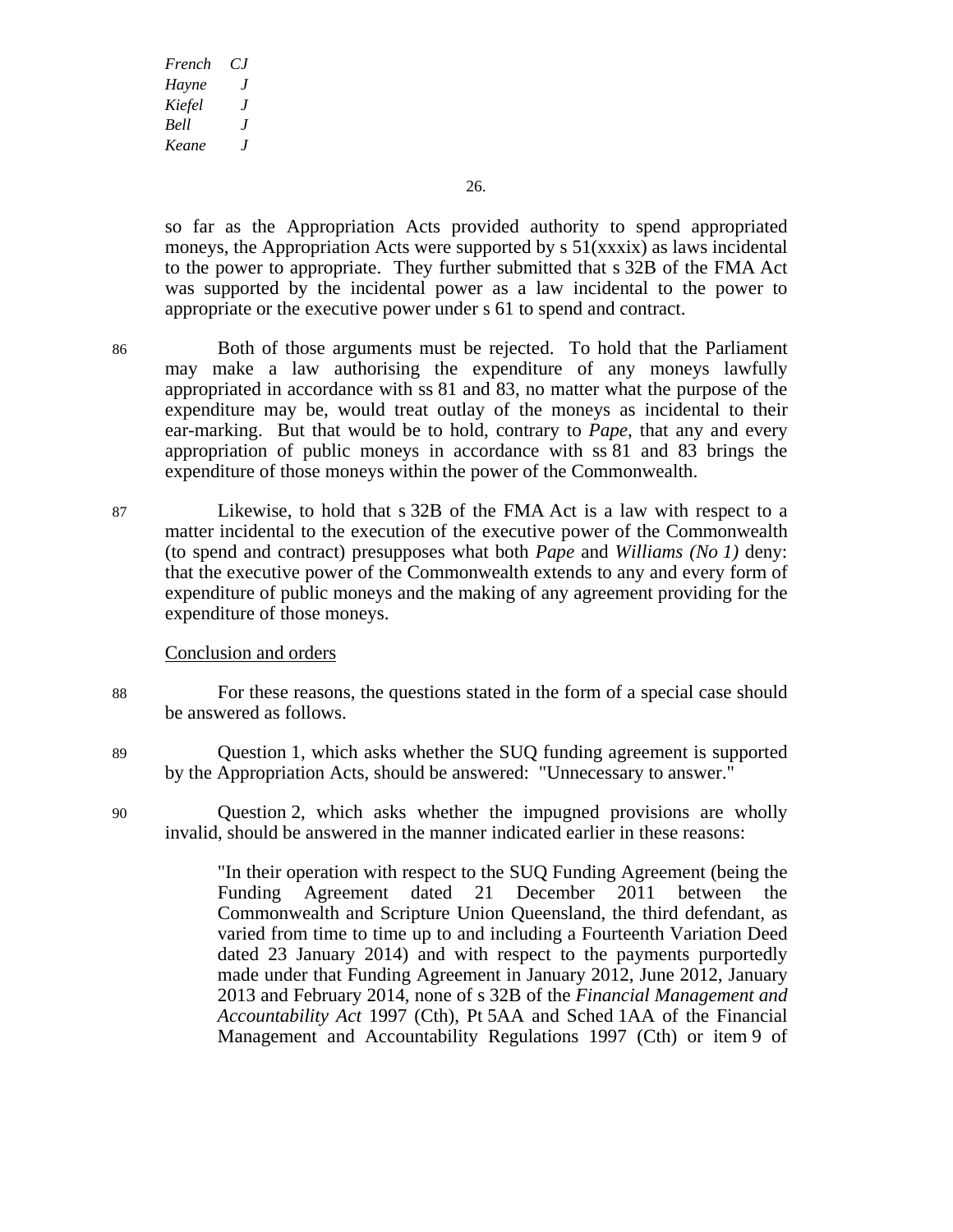Sched 1 to the *Financial Framework Legislation Amendment Act (No 3)*  2012 (Cth) is a valid law of the Commonwealth."

- 91 Question 3, which asks whether the SUQ funding agreement is supported by the impugned provisions, should be answered: "No."
- 92 Question 4, which asks whether the Commonwealth's entry into, and expenditure of moneys under, the SUQ funding agreement was supported by the executive power of the Commonwealth, should be answered: "No."
- 93 Question 5, about standing, should be answered in the manner indicated earlier in these reasons: "In the circumstances of this case, and to the extent necessary for the determination of this matter, yes."
- 94 It follows from the answers which should be given to questions 2, 3 and 4 that question 6, which asks whether the making of the payments identified in the question was unlawful, should be answered: "Yes."
- 95 What relief should now be given in the proceeding should be a matter for a single Justice to determine. Question 7, which asks about relief, should be answered: "The Justice disposing of the proceeding should grant the plaintiff such relief and make such costs orders as appear appropriate in light of the answers given to these questions."
- 96 Question 8 asks about the costs of the special case and the proceeding generally. Having succeeded, Mr Williams should have his costs of the special case. What further orders for costs should be made in finally disposing of the proceeding should again be a matter for a single Justice to determine.
- 97 Who should be liable to pay Mr Williams' costs? SUQ submitted that, if Mr Williams succeeded, "there should be no order for costs made against SUQ as it has acted in good faith in reliance upon the validity of the Commonwealth's legislation". But, SUQ having chosen to play an active part in defence of the validity of the impugned provisions, there is no reason why it should not be ordered, with the Commonwealth parties, to pay Mr Williams his costs of the special case. How liability for satisfying that order might be adjusted between the defendants should be a matter for those parties to determine.
- 98 Question 8 should be answered: "The defendants should pay the plaintiff's costs of the special case. The costs of the proceeding are otherwise in the discretion of the single Justice who makes final orders disposing of the proceeding."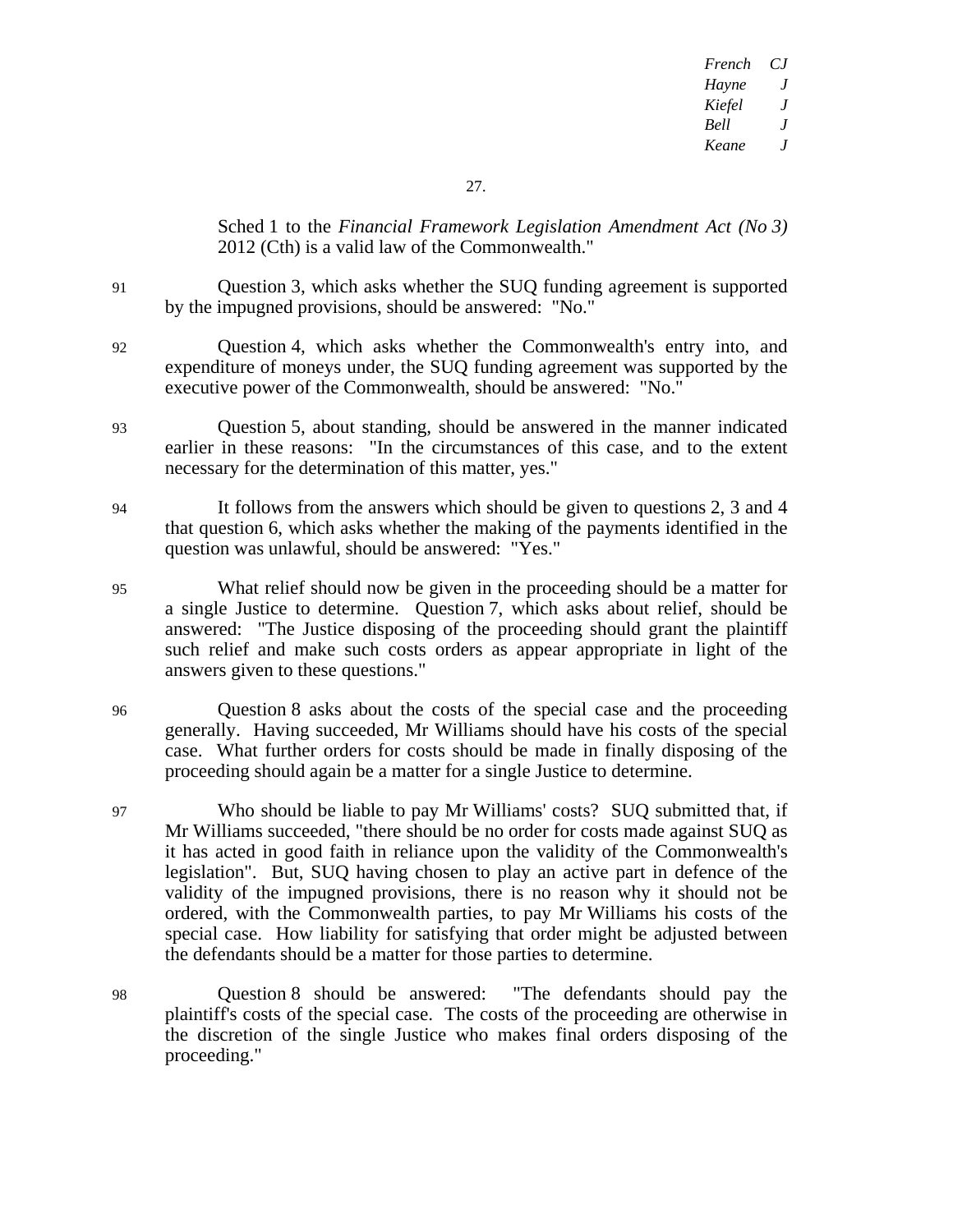- 99 CRENNAN J. Subject to a reservation set out below, I agree with the joint reasons for judgment and with the answers proposed to the questions stated in the form of a special case. The reservation is confined to Mr Williams' challenge to the validity of the impugned provisions on the basis that those provisions are not properly characterised as laws which fall within the powers of the Commonwealth for "the provision of ... benefits to students" within  $s 51(xxii)$ of the Constitution. For convenience, the same definitions which are employed in the joint reasons are used in these reasons.
- 100 The objectives of the National School Chaplaincy and Student Welfare Program are described in constituent documents in terms of assisting school communities by supporting "the wellbeing of their students, including by strengthening values, providing pastoral care and enhancing engagement with the broader community". Whilst those concepts, including "pastoral care", are not defined comprehensively in the constituent documents, attention was given in submissions to services which might be provided to students by student welfare workers or student counsellors, and it may be assumed, without deciding, that such services would fall within the concept of "pastoral care".
- 101 In dealing with Mr Williams' submissions on the scope of s 51(xxiiiA), it is not necessary for this Court to express any views about the wisdom of governments providing services to school communities and students which support the wellbeing of students, including pastoral care, or about whether the provision of such services is a worthy object for the expenditure of public moneys. The Court's task is limited to determining whether the National School Chaplaincy and Student Welfare Program is sufficiently connected**<sup>38</sup>** to s 51(xxiiiA), which was relied upon by the Commonwealth parties as a relevant head of power to support validity.
- 102 It is enough for the purposes of upholding Mr Williams' challenge to validity to find that the impugned provisions do not fall within  $s \frac{51}{x}$ because they do not institute a scheme for the provision of government assistance to, or for, persons – in this case, students – as prescribed and identifiable beneficiaries.

**<sup>38</sup>** *APLA Ltd v Legal Services Commissioner (NSW)* (2005) 224 CLR 322 at 373 [104] per Gummow J; [2005] HCA 44, citing *O'Sullivan v Noarlunga Meat Ltd* (1954) 92 CLR 565 at 594; [1954] HCA 29.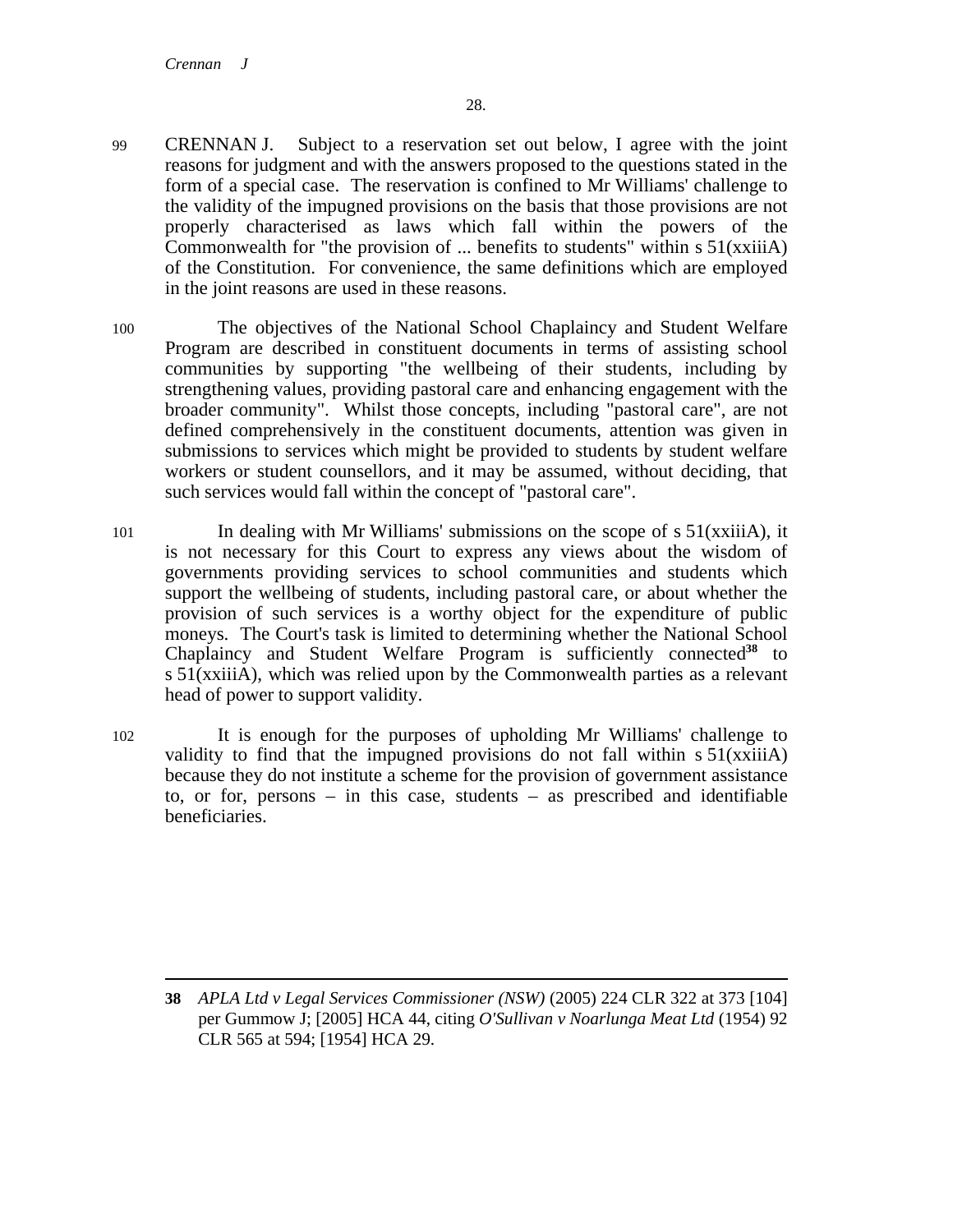103 Sir William Beveridge's Report *Social Insurance and Allied Services***<sup>39</sup>**, mentioned by Dixon J in the *BMA Case***<sup>40</sup>**, considered the harmonisation of various social security systems to tackle threats to society described as want, ignorance, disease, squalor and idleness. Two requirements for effective social security advanced in the Report were universality and comprehensiveness. There was a spate of social security legislation in Australia in 1944 and 1945, which included the *Pharmaceutical Benefits Act* 1944 (Cth)**<sup>41</sup>**. The inclusion of s 51(xxiiiA) in the Constitution, following a referendum, was a response to this Court's decision concerning that  $Act^{42}$ . In the second reading speech for the Constitution Alteration (Social Services) Bill 1946**<sup>43</sup>** and in the explanations of the meaning of "benefits" in s 51(xxiiiA) in the *BMA Case***<sup>44</sup>**, reference is made to enlarged conceptions of social security. In particular, the explanation of the meaning of a "benefit" given by McTiernan J in the *BMA Case***<sup>45</sup>**, approved in the *Alexandra Hospital Case***<sup>46</sup>** – "material aid given pursuant to a scheme to provide for human wants" – shows that the word "benefit" has a specific meaning when used in social security legislation.

- **39** Beveridge, *Social Insurance and Allied Services: Report*, (1942) Cmd 6404.
- **40** (1949) 79 CLR 201 at 259; [1949] HCA 44.

l

- **41** See also *Unemployment and Sickness Benefits Act* 1944 (Cth), *Maternity Allowance Act* 1944 (Cth) (amending *Maternity Allowance Act* 1912 (Cth)), *Widows' Pensions Act* 1944 (Cth) (amending *Widows' Pensions Act* 1942 (Cth)), *Child Endowment Act* 1945 (Cth) (amending *Child Endowment Act* 1941 (Cth)), *Education Act* 1945 (Cth), *Hospital Benefits Act* 1945 (Cth), *Invalid and Old-age Pensions Act* 1945 (Cth) (amending *Invalid and Old-age Pensions Act* 1908 (Cth)), *National Welfare Fund Act* 1945 (Cth) (amending *National Welfare Fund Act* 1943 (Cth)), *Social Services Contribution Act* 1945 (Cth) and *Widows' Pensions Act* 1945 (Cth) (amending *Widows' Pensions Act* 1942 (Cth)).
- **42** *Attorney-General (Vict) v The Commonwealth* (1945) 71 CLR 237; [1945] HCA 30.
- **43** Australia, House of Representatives, *Parliamentary Debates* (Hansard), 27 March 1946 at 646-649.
- **44** (1949) 79 CLR 201 at 246 per Latham CJ, 260 per Dixon J, 279 per McTiernan J, 286-287 per Williams J.
- **45** (1949) 79 CLR 201 at 279.
- **46** (1987) 162 CLR 271 at 280; [1987] HCA 6.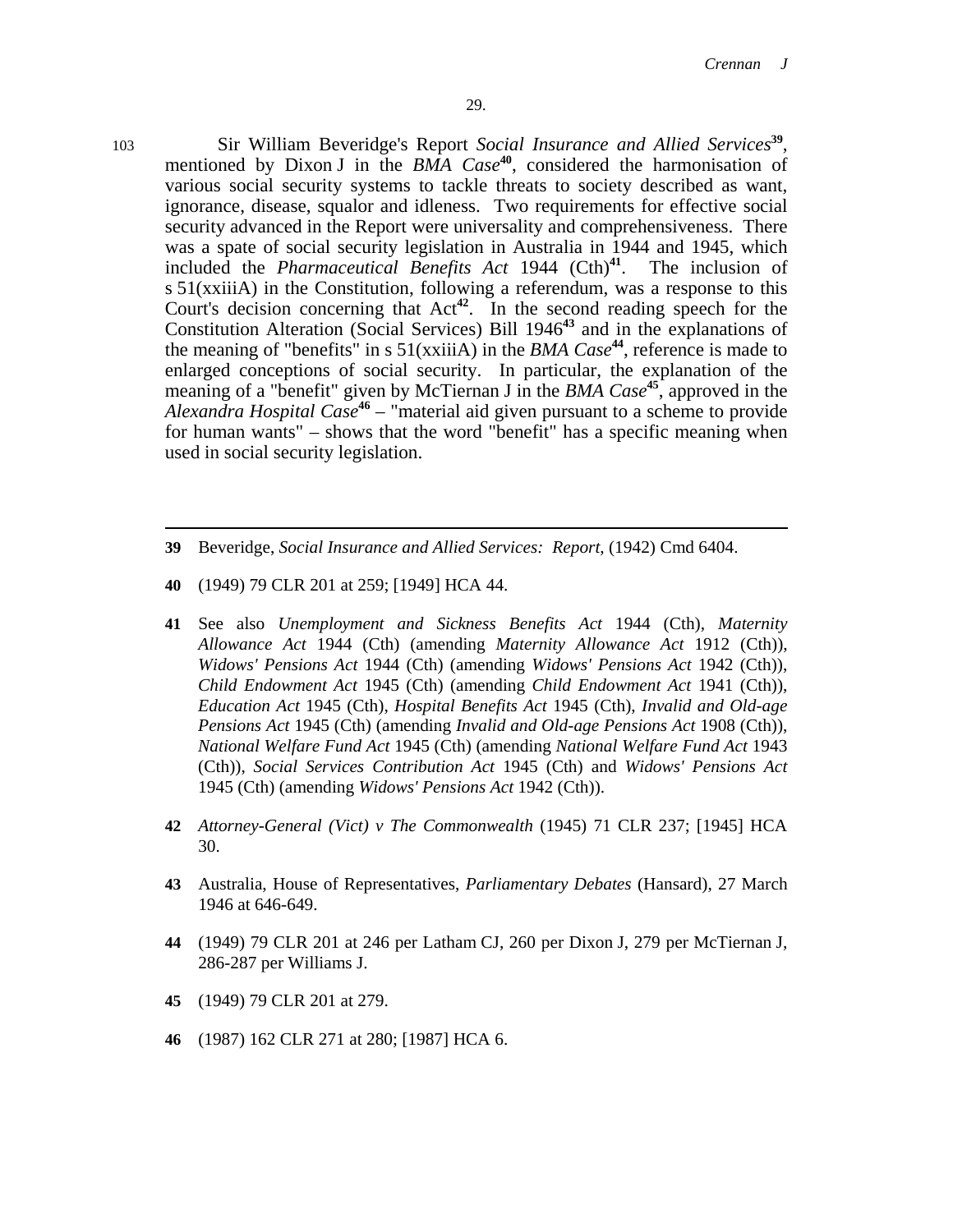- 104 Speaking in the singular, a "benefit" in social security legislation is government assistance to which a person is entitled, whether the assistance is provided in the form of money**<sup>47</sup>**, or in the form of goods**<sup>48</sup>** or services**<sup>49</sup>**, the provision of which is underwritten by the State. Irrespective of the manner of delivery of government assistance in social security legislation, and notwithstanding any prescription of beneficiaries as a class, entitlement to a social security benefit is a personal entitlement of individual human beings. Such an entitlement is predicated invariably upon there being prescribed, hence identifiable, persons as beneficiaries**<sup>50</sup>**. This is readily explicable. As was recognised in the *BMA Case*, government schemes for social security may involve not simply the expenditure of public moneys, but also personal contributions and insurance**<sup>51</sup>**.
- 105 The meaning of "benefits" in s 51(xxiiiA), explained in the *BMA Case*, was informed by, but not confined to, "benefits" provided by benefit (or friendly) societies, which, in return for regular payments of small sums, provided financial assistance to contributors – persons of limited means – or their dependants, in times of old age, sickness or death<sup>52</sup>. In a similar vein, there was little resistance from Convention delegates to empowering the Commonwealth to provide pensions for "the invalid and aged poor"<sup>53</sup>, found in  $s 51(xxiii)$  of the Constitution. This was because the contemplated beneficiaries were persons of the "labouring classes", who were often itinerant throughout the colonies**<sup>54</sup>**. In the absence of invalid and old-age pensions, such persons ran the risk of "becoming destitute in their declining years through no fault of their own"**<sup>55</sup>**.
	- **47** For example, "widows' pensions".
	- **48** For example, pharmaceuticals.
	- **49** For example, medical services.
	- **50** *Alexandra Hospital Case* (1987) 162 CLR 271 at 280-282.
	- **51** (1949) 79 CLR 201 at 259-261 per Dixon J.
	- **52** (1949) 79 CLR 201 at 259 per Dixon J, 279 per McTiernan J.
	- **53** *Official Record of the Debates of the Australasian Federal Convention*, (Sydney), 22 September 1897 at 1085.
	- **54** *Official Record of the Debates of the Australasian Federal Convention*, (Sydney), 22 September 1897 at 1086.
	- **55** *Official Record of the Debates of the Australasian Federal Convention*, (Sydney), 22 September 1897 at 1086.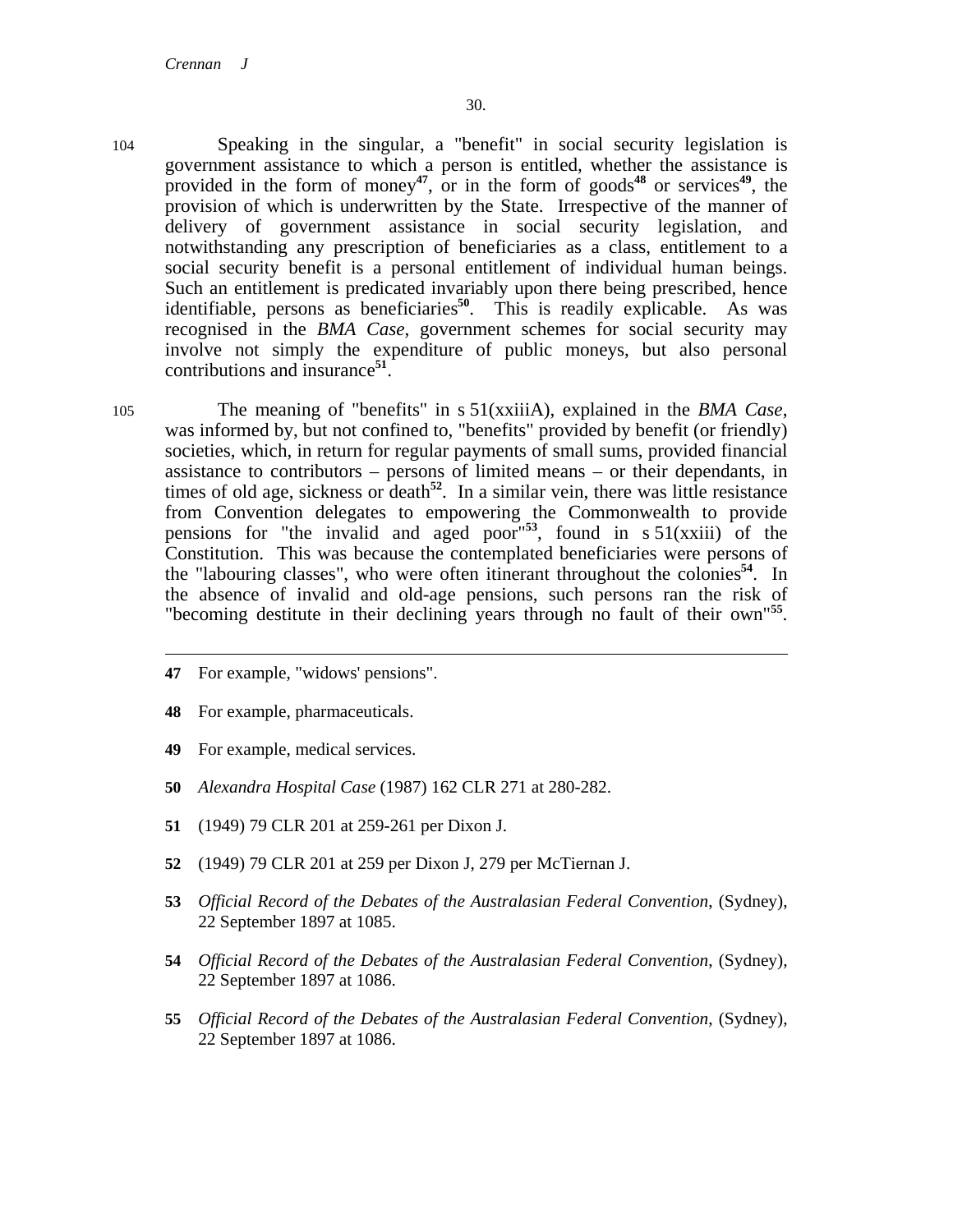Nowadays, there is a well-understood concept – the Welfare State – in which the State undertakes responsibility to provide government assistance, ie benefits, to which persons are entitled, even from cradle to grave. Sir William Beveridge's Report foreshadowed as much.

106 That s 51(xxiiiA) is a plenary power which should be given a wide and liberal interpretation was accepted in the *BMA Case***<sup>56</sup>** and illustrated in the *Alexandra Hospital Case***<sup>57</sup>**. It is accepted by Mr Williams that the provision of services may fall within the scope of the power.

- 107 The Commonwealth parties' submission that the grant of power in s 51(xxiiiA) should be construed with all the generality which the words used admit**<sup>58</sup>** must be accepted, as must their submission that the grant of power is not to be constrained by historical conceptions of social security legislation as at 1946. Further, the text of s  $51(xxii)$  does not confine "benefits" which are services to those services involving a payment by, or a cost to, persons who are prescribed beneficiaries. Before social conditions were ameliorated by social security legislation, known regimes for the provision of free medical services, for example, included (and even blended) charity, insurance, and services the "costs" of which were underwritten in the private sector**<sup>59</sup>**. It can be accepted, as the Commonwealth parties urge<sup>60</sup>, that "benefits" under s  $51(xxii)$  are not confined to forms of government assistance provided by way of a service for which a person otherwise must pay. However, the Commonwealth parties' submission that the *BMA Case* and the *Alexandra Hospital Case* support a reading of "benefits" in s 51(xxiiiA) to include services provided to undifferentiated persons – recipients or beneficiaries who cannot be identified as entitled to some benefit – whether the services are provided in a group setting or individually, must be rejected.
	- **56** (1949) 79 CLR 201 at 279-280 per McTiernan J, 286 per Williams J; see also at 246-247 per Latham CJ.
	- **57** (1987) 162 CLR 271 at 279-282.
	- **58** *R v Public Vehicles Licensing Appeal Tribunal (Tas); Ex parte Australian National Airways Pty Ltd* (1964) 113 CLR 207 at 225-226; [1964] HCA 15; *Grain Pool of Western Australia v The Commonwealth* (2000) 202 CLR 479 at 492 [16]; [2000] HCA 14; *Work Choices Case* (2006) 229 CLR 1 at 103 [142] per Gleeson CJ, Gummow, Hayne, Heydon and Crennan JJ; [2006] HCA 52.
	- **59** See generally Perkin, *The Rise of Professional Society*, (1989).
	- **60** Relying on *Williams (No 1)* (2012) 248 CLR 156 at 329 [429] per Heydon J; [2012] HCA 23.

 $\overline{a}$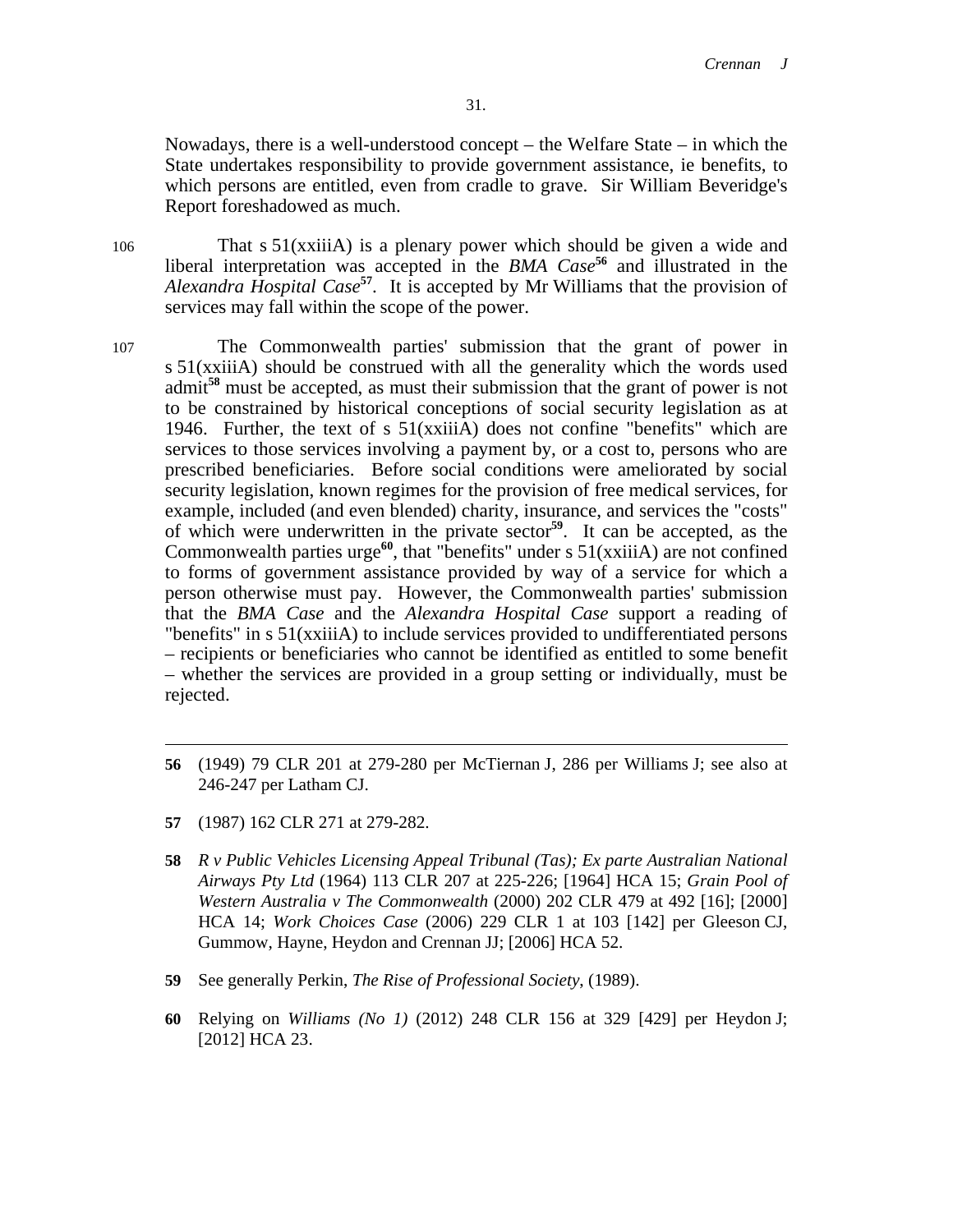108 The explanation of the meaning of the term "benefits" in the *BMA Case*, to which reference has already been made, is sufficient to rebut the suggestion that "benefits" can include assistance to an undifferentiated group, rather than to persons prescribed as being entitled to them. Furthermore, in the *BMA Case*, it was obvious to Latham CJ that responsible Parliaments, providing "benefits" out of public moneys, are likely to include in relevant legislation a method of administration as a precaution against fraud by "recipients" of such benefits**<sup>61</sup>**. Similarly, in the *Alexandra Hospital Case*, this Court recognised that sickness and hospital benefits legislation can include a scheme to ensure that the provision of such benefits would be effective to meet the needs of the "real beneficiary" (patients, not service providers), and capable of being held "within reasonable budgetary limits", irrespective of the means adopted by government to provide benefits to persons as prescribed beneficiaries**<sup>62</sup>**.

109 Each of the 11 grants of power in s 51(xxiiiA), whether described by reference to "allowances", "pensions", "child endowment", "benefits" or "services", involves an entitlement of persons to money, goods or services provided, or underwritten, by the federal government. The empowering of the federal government to provide enumerated social security benefits under s 51(xxiiiA) does not require that such be provided by way of direct financial assistance to the persons who are the prescribed beneficiaries. However, indirect assistance, for example to students, such as subsidies paid to universities, must relate to education services provided to real or actual persons as prescribed recipients or beneficiaries entitled to those education services**<sup>63</sup>**.

- 110 The National School Chaplaincy and Student Welfare Program does not institute a scheme for the provision of government assistance by way of the
	- **61** (1949) 79 CLR 201 at 245-246; see also at 279-280 per McTiernan J.

**62** (1987) 162 CLR 271 at 282.

 $\overline{a}$ 

- **63** See, for example, s 14 of the *Education Act* 1945 (Cth), which provided that the function of the Universities Commission established under the Act was to include:
	- "(a) to arrange, as prescribed, for the training in Universities or similar institutions, for the purpose of facilitating their re-establishment of persons who are discharged members of the Forces within the meaning of the *Re-establishment and Employment Act* 1945;
	- (b) in prescribed cases or classes of cases, to assist other persons to obtain training in Universities or similar institutions;
	- (c) to provide, as prescribed, financial assistance to students at Universities and approved institutions".